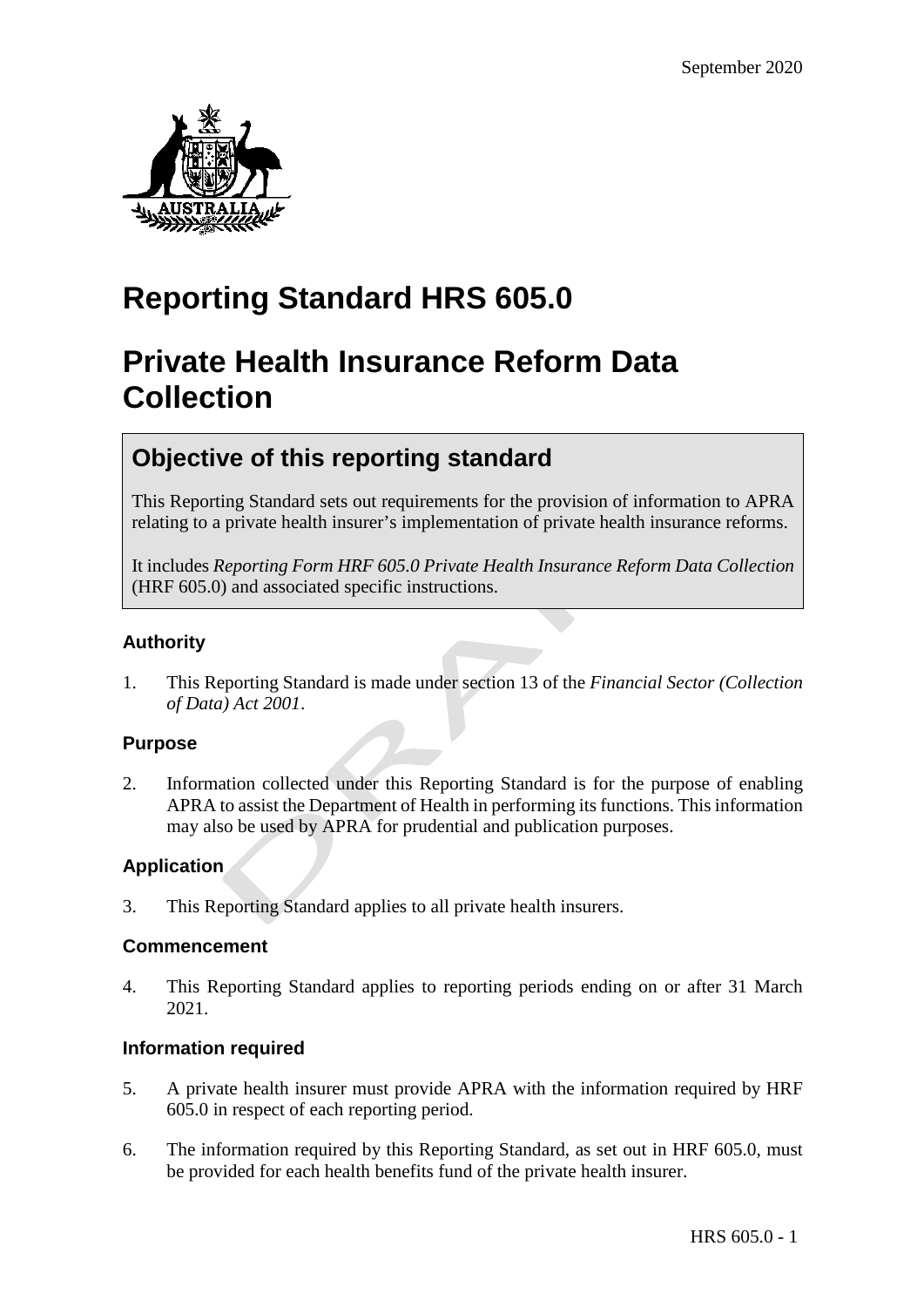#### **Form and method of submission**

7. The information required by this Reporting Standard must be given to APRA in an electronic method (i.e. a web-based solution) available on APRA's website, or by a method notified by APRA, in writing, prior to submission.

#### **Reporting periods and due dates**

- 8. Subject to paragraph 10 of this Reporting Standard, a private health insurer to which this Reporting Standard applies must provide the information required by this Reporting Standard in respect of each calendar quarter (i.e. the periods ending 30 September, 31 December, 31 March and 30 June).
- 9. Subject to paragraph 11 of this Reporting Standard, the information required by this Reporting Standard must be provided to APRA within 28 calendar days after the end of the reporting period to which the information relates.
- 10. APRA may change the reporting periods, or specified reporting periods, for a particular private health insurer, to require it to provide the information required by this Reporting Standard more frequently, or less frequently, having regard to:
	- (a) the particular circumstances of the private health insurer;
	- (b) the extent to which the information is required for the purposes of prudential supervision of the private health insurer; and
	- (c) the requirements of the Department of Health.
- 11. APRA may, in writing, grant a private health insurer an extension of a due date in which case the new due date will be the date specified in the notice of extension.

*Note:* For the avoidance of doubt, if the due date for a particular reporting period falls on a day other than a usual business day, a private health insurer is nonetheless required to submit the information required no later than the due date.

### **Quality control**

- 12. All information provided by a private health insurer under this Reporting Standard must be the product of systems, processes and controls that have been reviewed and tested by the appointed auditor of the private health insurer as set out in *Prudential Standard HPS 310 Audit and Related Matters*. Relevant standards and guidance statements issued by the Auditing and Assurance Standards Board provide information on the scope and nature of the review and testing required from external auditors. This review and testing must be done on an annual basis or more frequently if necessary to enable the external auditor to form an opinion on the accuracy and reliability of the information provided by a private health insurer under this Reporting Standard.
- 13. All information provided by a private health insurer under this Reporting Standard must be subject to systems, processes and controls developed by the private health insurer for the internal review and authorisation of that information. These systems, processes and controls are to assure the completeness and reliability of the information provided.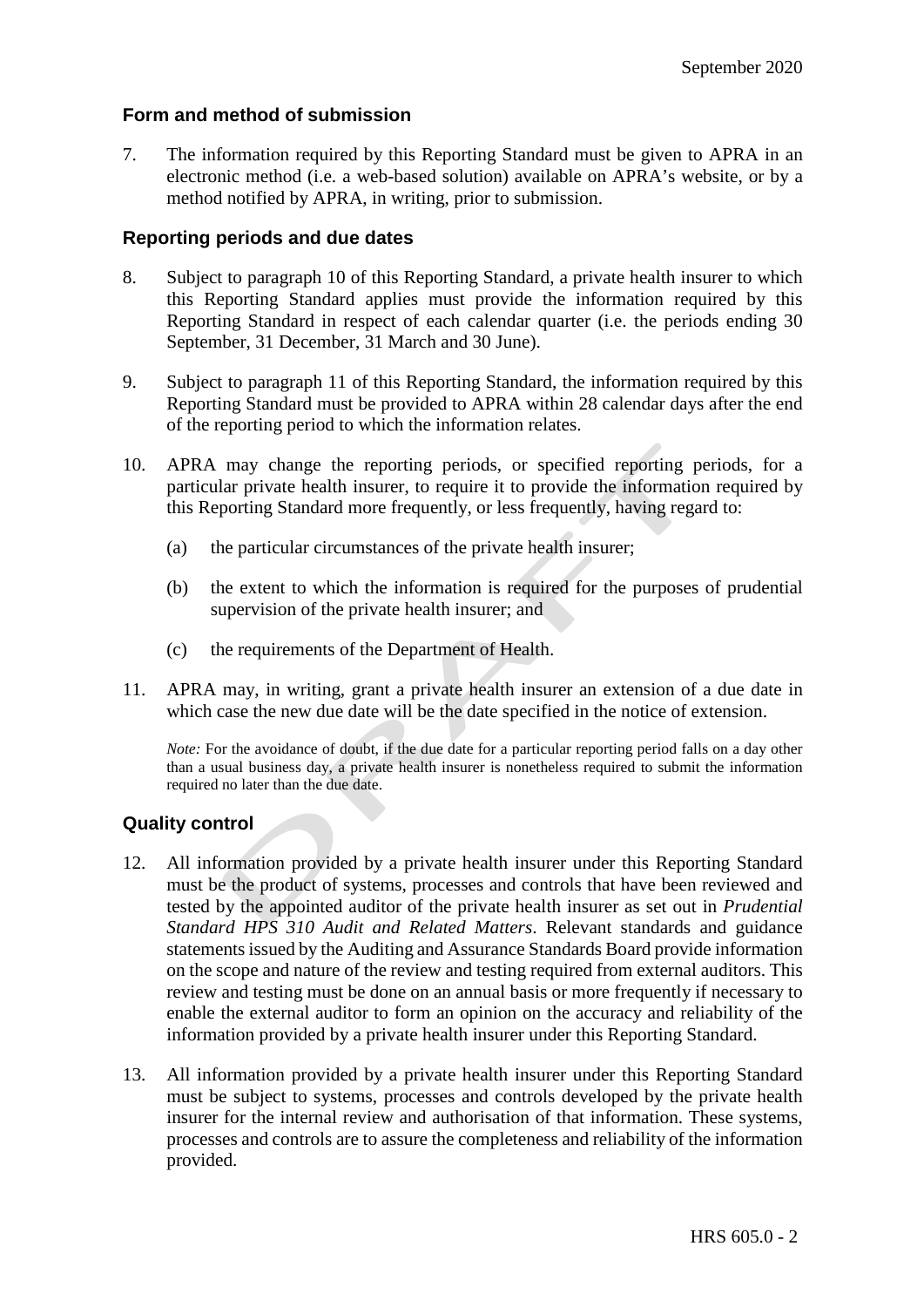### **Authorisation**

14. A person who submits the information required under this Reporting Standard must be authorised, in writing, by an officer of the private health insurer.

### **Minor alterations to forms and instructions**

- 15. APRA may make minor variations to:
	- (a) a form that is part of this Reporting Standard, and the instructions to such a form, to correct technical, programming or logical errors, inconsistencies or anomalies; or
	- (b) the instructions to a form, to clarify the application to the form,

without changing any substantive requirement in the form or instructions.

16. If APRA makes such a variation, it must notify each private health insurer that is required to report under this Reporting Standard.

#### **Interpretation**

17. In this Reporting Standard:

*APRA* means the Australian Prudential Regulation Authority established under the *Australian Prudential Regulation Authority Act 1998.*

*due date* means the relevant due date under paragraph 9 or, if applicable, the date on a notice of extension given under paragraph 11 of this Reporting Standard.

*officer* has the meaning in the *Private Health Insurance (Prudential Supervision) Act 2015.*

*private health insurer* has the meaning in the *Private Health Insurance (Prudential Supervision) Act 2015*.

*reporting period* means a period mentioned in paragraph 8 or, if applicable, a period specified under paragraph 10 of this Reporting Standard.

- 18. Unless the contrary intention appears, a reference to an Act, Prudential Standard or Reporting Standard is a reference to the instrument as in force or existing from time to time.
- 19. Where this Reporting Standard provides for APRA to exercise a power or discretion, this power or discretion is to be exercised in writing.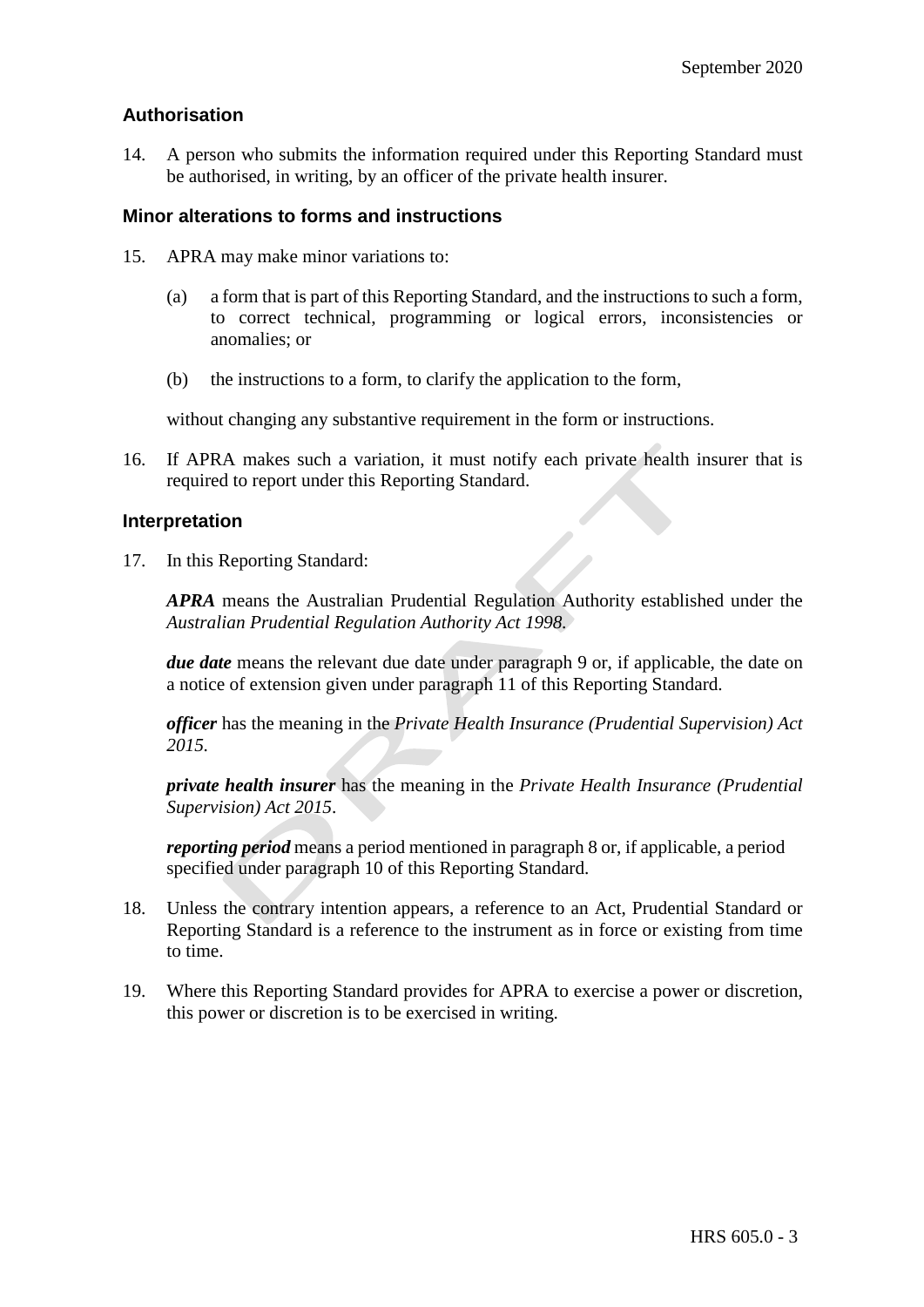| e waiting<br>iption |
|---------------------|
|                     |
| d                   |
| able                |

# **HRF\_605\_0: Private Health Insurance Reform Data Collection**

## **1. Movements of insured persons**

| Number of<br>persons<br>movements<br>(1) | Sex<br>(2)                              | Age<br>(3) | <b>Policy or person movement</b><br>reason<br>(4) | <b>Private</b><br>hospital<br>insurance<br>product<br>tiers<br>(5) | <b>Policy treatment type</b><br>(6)     | Geography<br>(7) | <b>Psychiatric care waiting</b><br>period exemption<br>(8) |
|------------------------------------------|-----------------------------------------|------------|---------------------------------------------------|--------------------------------------------------------------------|-----------------------------------------|------------------|------------------------------------------------------------|
|                                          | Female                                  |            | Discontinued                                      | Basic                                                              | General treatment only                  | <b>NSW</b>       | Used                                                       |
|                                          | Male                                    |            | New                                               | <b>Bronze</b>                                                      | Hospital and general treatment combined | <b>VIC</b>       | Not used                                                   |
|                                          | Other                                   |            | Transfer from another fund                        | Silver                                                             | Hospital treatment only                 | QLD              | Not applicable                                             |
|                                          | Not stated or<br>inadequately described |            | Transfer from another policy                      | Gold<br><b>Not</b>                                                 |                                         | <b>SA</b>        |                                                            |
|                                          |                                         |            | Transfer from another state                       | applicable                                                         |                                         | <b>WA</b>        |                                                            |
|                                          |                                         |            | Transfer to another policy                        |                                                                    |                                         | <b>TAS</b>       |                                                            |
|                                          |                                         |            | Transfer to another state                         |                                                                    |                                         | <b>ACT</b>       |                                                            |
| 2. Insured Persons                       |                                         |            |                                                   |                                                                    |                                         | <b>NT</b>        |                                                            |

## **2. Insured Persons**

| Number of<br>persons<br>(1) | <b>Sex</b><br>(2)                       | Age<br>(3) | <b>Private</b><br>hospital<br>insurance<br>product tiers<br>(4) | <b>Policy cover type</b><br>(5) | <b>Policy treatment type</b><br>(6)        | <b>Excess amount</b><br>(7) | Age-<br>based<br>discount<br>amount<br>(8) | Geography<br>(9) | <b>Psychiatric care waiting<br/>period exemption</b><br>(10) |
|-----------------------------|-----------------------------------------|------------|-----------------------------------------------------------------|---------------------------------|--------------------------------------------|-----------------------------|--------------------------------------------|------------------|--------------------------------------------------------------|
|                             | Female                                  |            | Basic                                                           | Single                          | General treatment only                     |                             | N/A                                        | <b>NSW</b>       | Used                                                         |
|                             | Male                                    |            | <b>Bronze</b>                                                   | Family                          | Hospital and general treatment<br>combined |                             | 2%                                         | <b>VIC</b>       | Not used                                                     |
|                             | Other                                   |            | Silver                                                          | Single parent                   | Hospital treatment only                    |                             | 4%                                         | <b>QLD</b>       | Not applicable                                               |
|                             | Not stated or inadequately<br>described |            | Gold<br>Not                                                     | Couple                          |                                            |                             | 6%                                         | <b>SA</b>        |                                                              |
|                             |                                         |            | applicable                                                      | Two plus persons, no adults     |                                            |                             | 8%                                         | WA               |                                                              |
|                             |                                         |            |                                                                 | Three plus adults               |                                            |                             | 10%                                        | <b>TAS</b>       |                                                              |
|                             |                                         |            |                                                                 |                                 |                                            |                             |                                            | <b>ACT</b>       |                                                              |
|                             |                                         |            |                                                                 |                                 |                                            |                             |                                            | <b>NT</b>        |                                                              |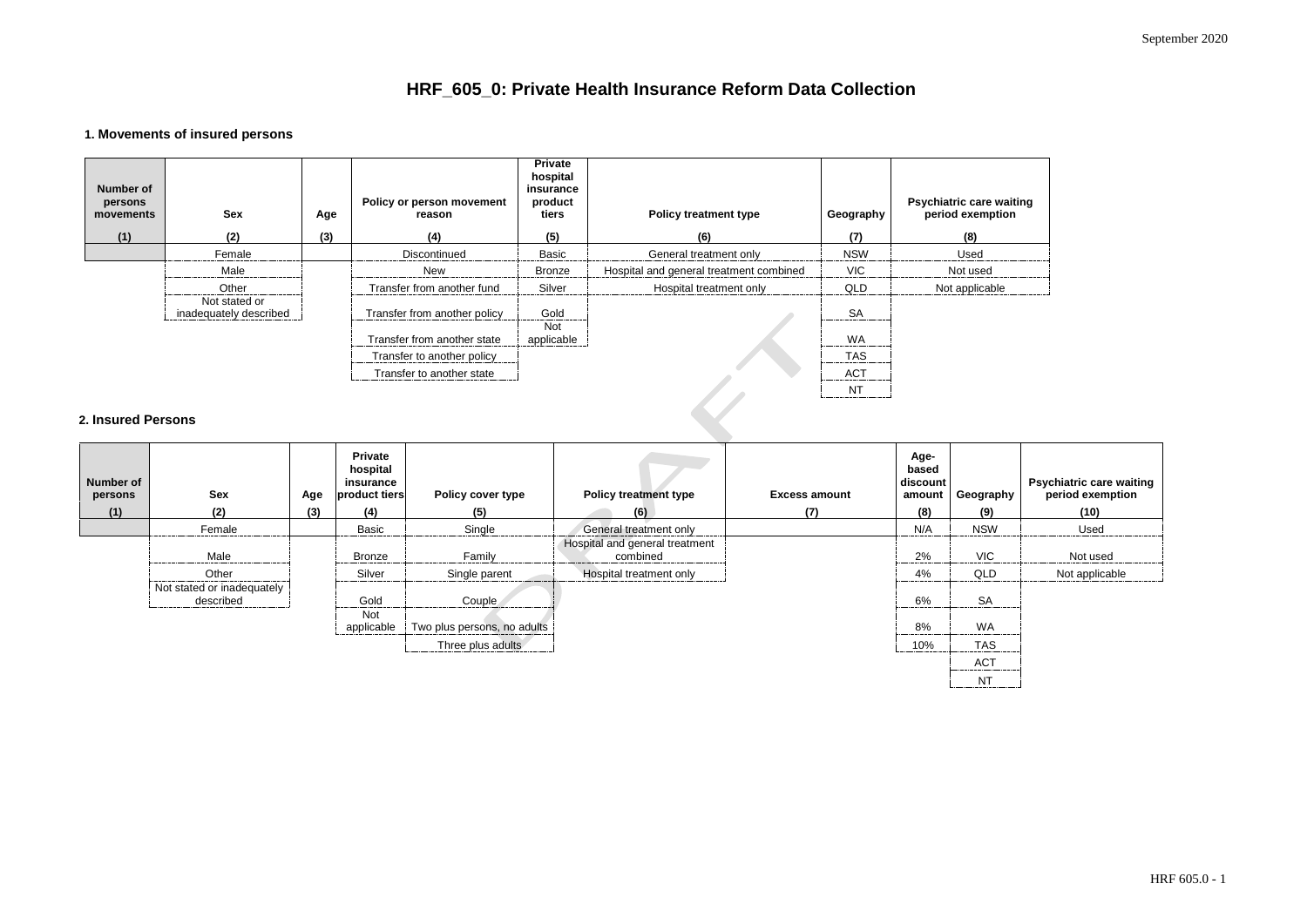## **3. Policies**

| <b>Number</b><br><b>of</b><br>policies | <b>Private hospital</b><br>insurance<br>product tiers | <b>Policy cover type</b>    | <b>Policy treatment type</b>            | <b>Excess amount</b> | Geography  |
|----------------------------------------|-------------------------------------------------------|-----------------------------|-----------------------------------------|----------------------|------------|
| (1)                                    | (2)                                                   | (3)                         | (4)                                     | (5)                  | (6)        |
|                                        | <b>Basic</b>                                          | Single                      | General treatment only                  |                      | <b>NSW</b> |
|                                        | <b>Bronze</b>                                         | Family                      | Hospital and general treatment combined |                      | VIC.       |
|                                        | Silver                                                | Single parent               | Hospital treatment only                 |                      | QLD        |
|                                        | Gold                                                  | Couple                      |                                         |                      | <b>SA</b>  |
|                                        | Not applicable                                        | Two plus persons, no adults |                                         |                      | <b>WA</b>  |
|                                        |                                                       | Three plus adults           |                                         |                      | <b>TAS</b> |
|                                        |                                                       |                             |                                         |                      | <b>ACT</b> |
|                                        |                                                       |                             |                                         |                      | <b>NT</b>  |

## **4. Hospital services, benefits, fees charged, treatment days and episodes**

| <b>Number</b><br>of<br>services<br>(1) | <b>Benefits</b><br>paid<br>(2) | <b>Fees</b><br>charged<br>(3) | Treatment<br>days<br>(4) | <b>Episodes</b><br>(5) | Age<br>(6) | <b>Hospital and</b><br>hospital substitute Psychiatric<br>treatment types<br>(7) | care<br>(8) | Geography<br>(9)             | <b>Admission</b><br>(10) | Hospital type<br>(11) | <b>Private hospital</b><br>type<br>(12) | Length of<br>treatment<br>(13) | <b>Psychiatric care</b><br>waiting period<br>exemption<br>(14) |
|----------------------------------------|--------------------------------|-------------------------------|--------------------------|------------------------|------------|----------------------------------------------------------------------------------|-------------|------------------------------|--------------------------|-----------------------|-----------------------------------------|--------------------------------|----------------------------------------------------------------|
|                                        |                                |                               |                          |                        |            | <b>Medical services</b>                                                          | Yes         | <b>NSW</b>                   | First admission          | Public hospital       | Day                                     | Overnight                      | Used                                                           |
|                                        |                                |                               |                          |                        |            |                                                                                  |             |                              |                          |                       |                                         |                                |                                                                |
|                                        |                                |                               |                          |                        |            | Other                                                                            | No          | <b>VIC</b>                   | Subsequent admission     | Private hospital      | Not day                                 | Day                            | Not used                                                       |
|                                        |                                |                               |                          |                        |            | Prosthetics                                                                      |             | QLD                          | Not applicable           | Hospital substitute   | Not applicable                          | Not applicable                 | Not applicable                                                 |
|                                        |                                |                               |                          |                        |            | Hospital cover - travel<br>and accommodation                                     |             | <b>SA</b><br>-----------     |                          | Not hospital          |                                         |                                |                                                                |
|                                        |                                |                               |                          |                        |            | Not applicable                                                                   |             | <b>WA</b><br>--------------- |                          |                       |                                         |                                |                                                                |
|                                        |                                |                               |                          |                        |            |                                                                                  |             | <b>TAS</b>                   |                          |                       |                                         |                                |                                                                |
|                                        |                                |                               |                          |                        |            |                                                                                  |             | <b>ACT</b><br>               |                          |                       |                                         |                                |                                                                |

NT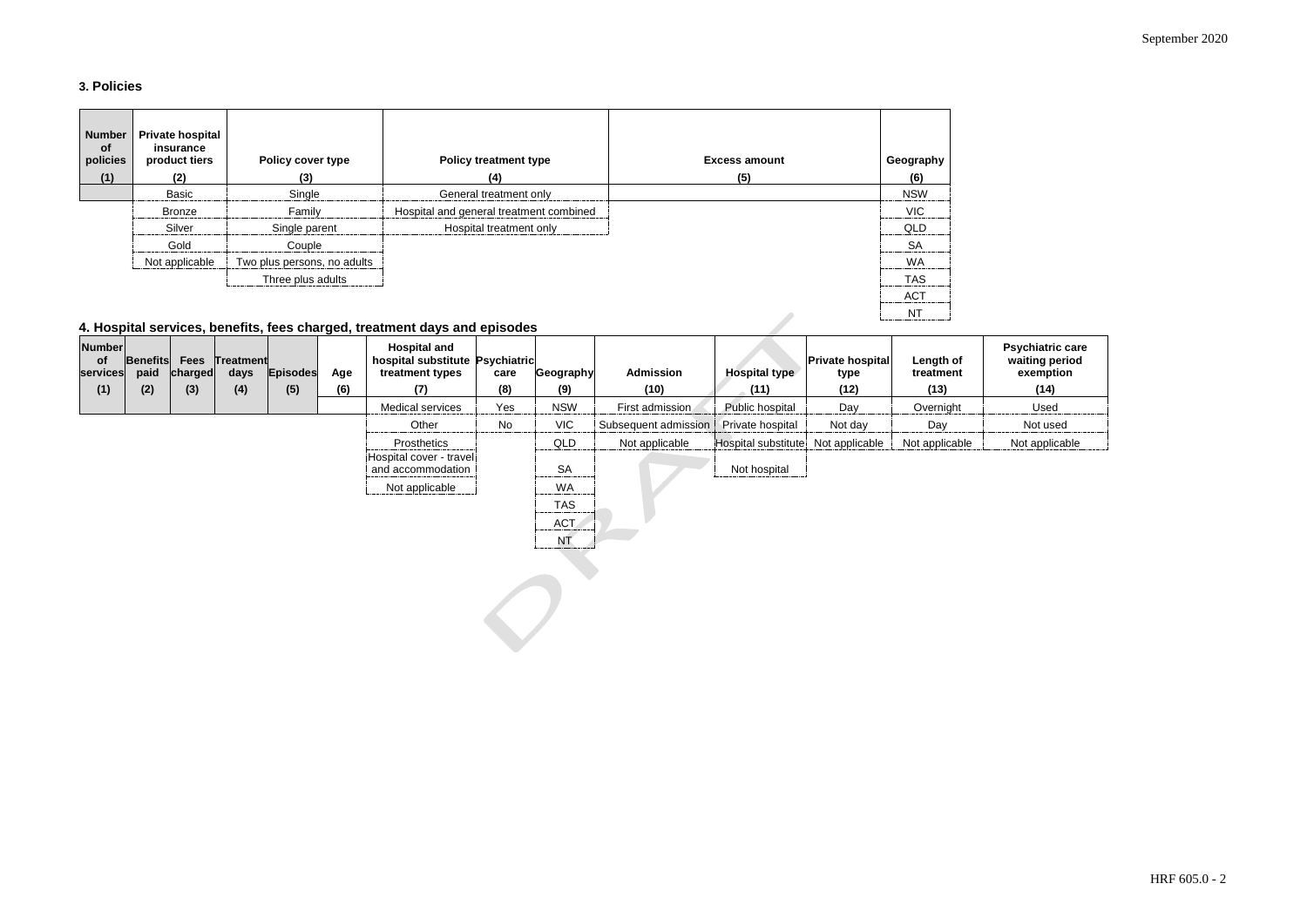# **Reporting Form HRF 605.0**

# **Private Health Insurance Reform Data Collection**

# **Instruction Guide**

This instruction guide is designed to assist in the completion of *Reporting Form HRF 605.0 Private Health Insurance Reform Data Collection* (HRF 605.0). This form collects information on a private health insurer's (PHI's) implementation of the Government's private health insurance reforms announced in October 2017.

## **General directions and notes**

## **Reporting entity**

HRF 605.0 must be completed by all PHIs for each health benefits fund of the PHI.

## **Reporting period**

This form is to be completed in respect of each calendar quarter (i.e. the periods ending 30 September, 31 December, 31 March and 30 June).

### **Unit of measurement**

This form must be completed in whole Australian dollars (no decimal place).

## **Definitions**

Terms highlighted in *bold italics* indicate that the definition is provided in these instructions.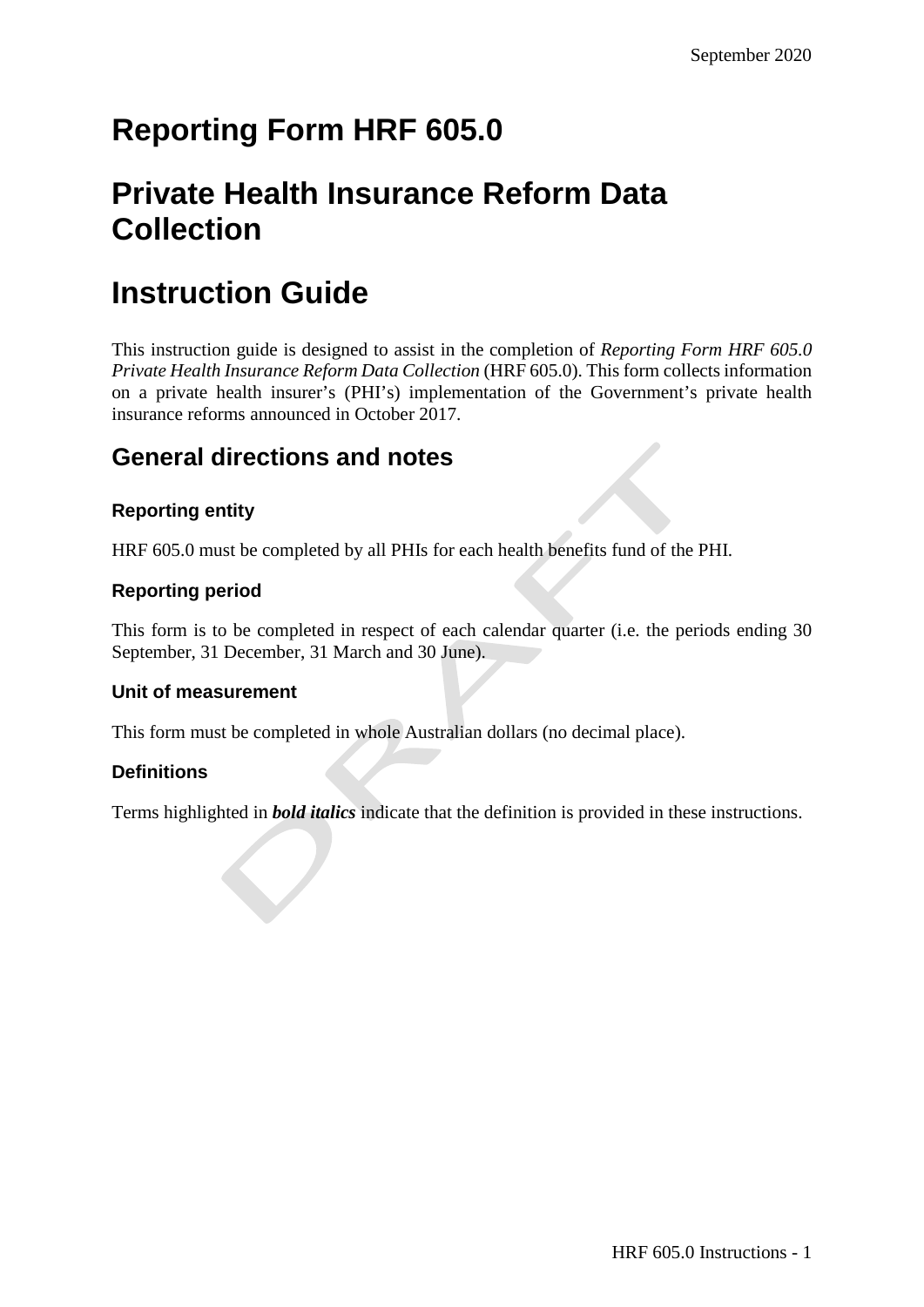| Age                                   | Means the age of the insured person at the date of treatment, or where no<br>treatment is provided, the age of the person at the end of the <i>reporting</i>                                                                                                                                                                                                                                                                                                                                                                                                                                                                                                                                                                                                                                                                                                                                                                                                                                                                                                                                                                                                                                                              |
|---------------------------------------|---------------------------------------------------------------------------------------------------------------------------------------------------------------------------------------------------------------------------------------------------------------------------------------------------------------------------------------------------------------------------------------------------------------------------------------------------------------------------------------------------------------------------------------------------------------------------------------------------------------------------------------------------------------------------------------------------------------------------------------------------------------------------------------------------------------------------------------------------------------------------------------------------------------------------------------------------------------------------------------------------------------------------------------------------------------------------------------------------------------------------------------------------------------------------------------------------------------------------|
|                                       | period.                                                                                                                                                                                                                                                                                                                                                                                                                                                                                                                                                                                                                                                                                                                                                                                                                                                                                                                                                                                                                                                                                                                                                                                                                   |
|                                       | Where an insured person changes age during an episode:                                                                                                                                                                                                                                                                                                                                                                                                                                                                                                                                                                                                                                                                                                                                                                                                                                                                                                                                                                                                                                                                                                                                                                    |
|                                       | a) the episode is to be reported in the age that the episode was finalised;<br>b) the days and benefits are to be reported for the age in which they<br>were incurred (e.g. a 20 day episode with an accommodation cost of<br>\$200 per day, where the insured person turned 50 on day 4, is<br>reported as: 1 episode under 50-54, 3 days under 45-49 and 17 days<br>under 50-54, \$600 under 45-49 and \$3,400 under 50-54)<br>Note: apportionment of benefits by the number of days in each age<br>only relates to the case where the treatment covers more than one<br>age, for example an invoice is received for accommodation for a<br>period where the person had a number of days in one age group and<br>a number of days in another age group. In the case where individual<br>treatments are paid during a single episode where the person moves<br>from one age group to another the benefits paid for those treatments<br>should be reported against the age of the person as at the date of the<br>treatment. Do not sum all benefits paid over an episode spanning<br>two age groups and then apportion them over the age groups; and<br>c) services are reported under the age at the date of treatment. |
| <b>Basic</b> (private                 | Means a health insurance policy (policy) that:                                                                                                                                                                                                                                                                                                                                                                                                                                                                                                                                                                                                                                                                                                                                                                                                                                                                                                                                                                                                                                                                                                                                                                            |
| hospital<br>insurance                 | a) covers <i>hospital treatment</i> ;                                                                                                                                                                                                                                                                                                                                                                                                                                                                                                                                                                                                                                                                                                                                                                                                                                                                                                                                                                                                                                                                                                                                                                                     |
| product tier)                         | covers at least the treatments in all of the clinical categories<br>b)<br>indicated for a basic policy in Schedule 4 of the Private Health                                                                                                                                                                                                                                                                                                                                                                                                                                                                                                                                                                                                                                                                                                                                                                                                                                                                                                                                                                                                                                                                                |
|                                       | Insurance (Complying Product) Rules 2015; and                                                                                                                                                                                                                                                                                                                                                                                                                                                                                                                                                                                                                                                                                                                                                                                                                                                                                                                                                                                                                                                                                                                                                                             |
|                                       | c) is not a <b>Gold</b> , <b>Silver</b> , or <b>Bronze</b> policy.                                                                                                                                                                                                                                                                                                                                                                                                                                                                                                                                                                                                                                                                                                                                                                                                                                                                                                                                                                                                                                                                                                                                                        |
| <b>Bronze</b> (private                | Means a policy that:                                                                                                                                                                                                                                                                                                                                                                                                                                                                                                                                                                                                                                                                                                                                                                                                                                                                                                                                                                                                                                                                                                                                                                                                      |
| hospital                              | a) covers <i>hospital treatment</i> ;                                                                                                                                                                                                                                                                                                                                                                                                                                                                                                                                                                                                                                                                                                                                                                                                                                                                                                                                                                                                                                                                                                                                                                                     |
| insurance                             | b) covers at least the treatments in all of the clinical categories                                                                                                                                                                                                                                                                                                                                                                                                                                                                                                                                                                                                                                                                                                                                                                                                                                                                                                                                                                                                                                                                                                                                                       |
| <i>product tier</i> )                 | indicated for a bronze policy in Schedule 4 of the Private Health                                                                                                                                                                                                                                                                                                                                                                                                                                                                                                                                                                                                                                                                                                                                                                                                                                                                                                                                                                                                                                                                                                                                                         |
|                                       | <i>Insurance (Complying Product) Rules 2015; and</i>                                                                                                                                                                                                                                                                                                                                                                                                                                                                                                                                                                                                                                                                                                                                                                                                                                                                                                                                                                                                                                                                                                                                                                      |
|                                       | is not a <b>Gold</b> or <b>Silver</b> policy.<br>$\mathcal{C}$ )                                                                                                                                                                                                                                                                                                                                                                                                                                                                                                                                                                                                                                                                                                                                                                                                                                                                                                                                                                                                                                                                                                                                                          |
| Couple (policy<br>cover type)         | Means a policy under which two adults are insured (and no-one else).                                                                                                                                                                                                                                                                                                                                                                                                                                                                                                                                                                                                                                                                                                                                                                                                                                                                                                                                                                                                                                                                                                                                                      |
|                                       |                                                                                                                                                                                                                                                                                                                                                                                                                                                                                                                                                                                                                                                                                                                                                                                                                                                                                                                                                                                                                                                                                                                                                                                                                           |
| Day (length of<br><i>treatment</i> )  | Means the treatment is one day only.                                                                                                                                                                                                                                                                                                                                                                                                                                                                                                                                                                                                                                                                                                                                                                                                                                                                                                                                                                                                                                                                                                                                                                                      |
| Day (private<br><i>hospital type)</i> | Means a private hospital that is not licensed or otherwise permitted to<br>provide treatment that includes part of an overnight stay at a hospital.                                                                                                                                                                                                                                                                                                                                                                                                                                                                                                                                                                                                                                                                                                                                                                                                                                                                                                                                                                                                                                                                       |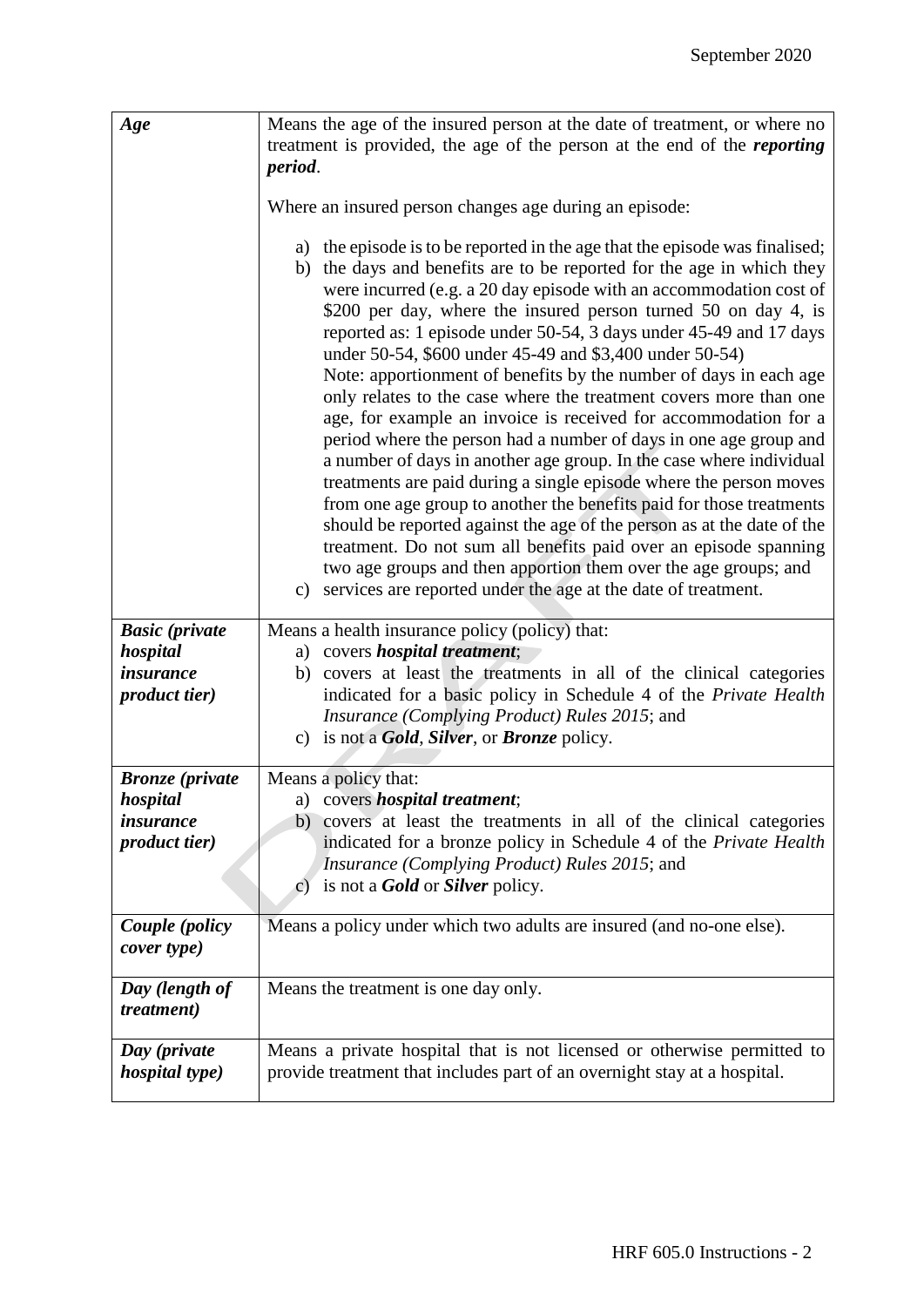| <b>Discontinued</b>        | Means policies and insured persons leaving the health fund. Represents the                                                           |
|----------------------------|--------------------------------------------------------------------------------------------------------------------------------------|
| (policy or person          | balancing item for the aggregate fund coverage from one quarter to the next.                                                         |
| <i>movement</i> )          | This includes:                                                                                                                       |
|                            | deaths (decrease in insured persons, not necessarily policies);                                                                      |
|                            | suspended policies, where they are not included in the coverage                                                                      |
|                            | count for risk equalisation purposes; and                                                                                            |
|                            | policies with <i>hospital and general treatment combined</i> that drop                                                               |
|                            | hospital treatment cover or drop general treatment cover.                                                                            |
| <b>Excess</b>              | Means an amount of money a policy holder agrees to pay before private                                                                |
|                            | health insurance benefits are payable. An excess may be capped at a total                                                            |
|                            | amount for the year.                                                                                                                 |
|                            | For taxation purposes those taxpayers who would be subject to the                                                                    |
|                            | Medicare Levy Surcharge are exempted if they have a <i>hospital treatment</i>                                                        |
|                            | policy with an excess no greater than \$750 for a policy covering a single                                                           |
|                            | person or an excess no greater than \$1,500 for a policy covering more than                                                          |
|                            | one person.                                                                                                                          |
|                            | <i>Excess</i> policies includes all policy holders who contribute to <i>hospital</i>                                                 |
|                            | <i>treatment</i> policies under which an agreed, <i>excess</i> amount is paid by the                                                 |
|                            | policy holder for <i>hospital treatment</i> and/or general treatment services,                                                       |
|                            | reducing the benefit otherwise payable in exchange for lower premium                                                                 |
|                            | costs.                                                                                                                               |
|                            |                                                                                                                                      |
|                            | <i>Excess</i> (front-end deductible)                                                                                                 |
|                            | An excess is an amount of money a policy holder agrees to pay for a hospital                                                         |
|                            | stay before health fund benefits are payable. For example, if a policy has an                                                        |
|                            | excess of \$200, the insured person will be required to pay the first \$200 of                                                       |
|                            | the hospital costs if they go to hospital as a private patient. An excess could                                                      |
|                            | apply every time the insured person goes to hospital in a year, or it may be                                                         |
| <b>Family</b> (policy      | capped at a total amount that will be paid in each year.<br>Means a policy under which three or more people are insured, only two of |
| cover type)                | whom are adults.                                                                                                                     |
|                            |                                                                                                                                      |
| Female (sex)               | Means persons who have female or predominantly feminine biological                                                                   |
|                            | characteristics, or female sex assigned at birth.                                                                                    |
|                            |                                                                                                                                      |
| <b>General</b>             | Has the meaning given by the <i>Private Health Insurance Act 2007</i> (PHI Act).                                                     |
| treatment                  |                                                                                                                                      |
| <b>General</b>             | Means a policy that does not cover hospital or hospital-substitute                                                                   |
| treatment only             | treatments.                                                                                                                          |
| <i>(policy treatment</i> ) |                                                                                                                                      |
| type)                      |                                                                                                                                      |
|                            |                                                                                                                                      |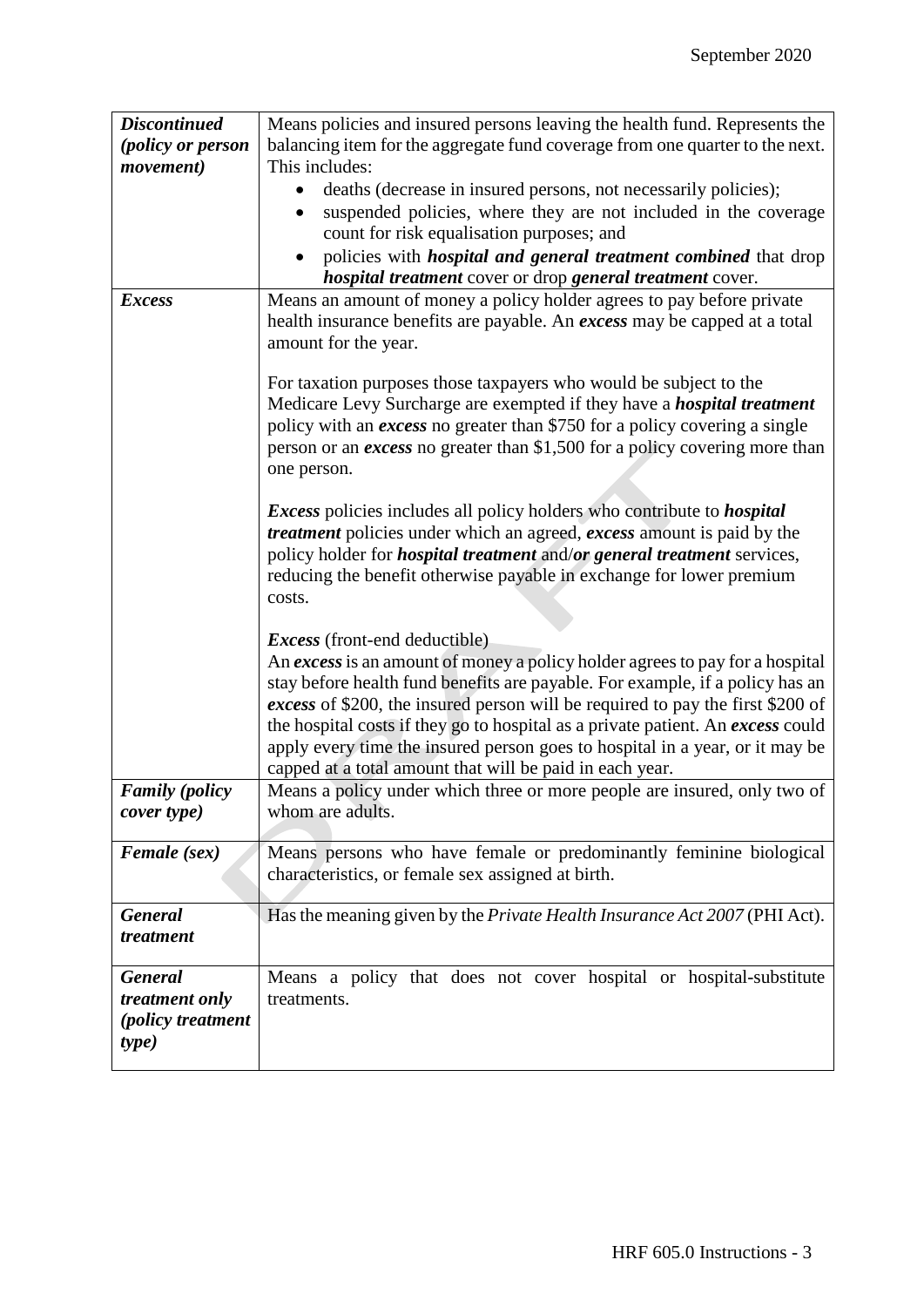| Gold (private              | Means a policy that:                                                                |
|----------------------------|-------------------------------------------------------------------------------------|
| hospital                   | a) covers <i>hospital treatment</i> ; and                                           |
| <i>insurance</i>           | b) covers the treatments in all of the clinical categories indicated for a          |
| <i>product tier</i> )      | gold policy in Schedule 4 of the Private Health Insurance                           |
|                            | (Complying Product) Rules 2015.                                                     |
|                            |                                                                                     |
| Hospital cover -           | Means accommodation expenses for a parent/partner to accompany a                    |
| travel and                 | patient who is an in-patient of a public or private hospital. It is also in         |
| accommodation              | relation to travel costs where a patient receives treatment at a hospital more      |
| (hospital and              | than a specified distance from a patient's home and in circumstances where          |
| hospital                   | the patient chooses not to be an in-patient.                                        |
| substitute                 |                                                                                     |
| treatment type)            | These benefits should be recorded against the <i>age</i> of the patient, not the    |
|                            | parent/partner.                                                                     |
|                            |                                                                                     |
| <b>Hospital</b> and        | Means a policy that covers <i>hospital</i> and <i>general treatments</i> .          |
| general                    |                                                                                     |
| treatment                  |                                                                                     |
| combined                   |                                                                                     |
| (policy treatment          |                                                                                     |
| type)                      |                                                                                     |
| Hospital                   | Has the meaning given by the PHI Act.                                               |
| treatment                  |                                                                                     |
|                            |                                                                                     |
|                            |                                                                                     |
| Hospital                   | Means a policy that covers only <i>hospital treatments</i> .                        |
| treatment only             |                                                                                     |
| <i>(policy treatment</i> ) |                                                                                     |
| type)                      |                                                                                     |
|                            |                                                                                     |
| Male (sex)                 | Means persons who have male or predominantly masculine biological                   |
|                            | characteristics, or male sex assigned at birth.                                     |
|                            |                                                                                     |
| <b>Medical services</b>    | Means benefits paid for <i>medical services</i> provided as part of <i>hospital</i> |
| (hospital and              | <i>treatment</i> or hospital-substitute treatment if a Medicare benefit is payable  |
| hospital                   | for the service.                                                                    |
| substitute                 |                                                                                     |
| <i>treatment type</i> )    |                                                                                     |
| New (policy or             | Means the policy or insured person has joined but has not transferred from          |
| person                     | another fund.                                                                       |
| <i>movement</i> )          |                                                                                     |
|                            |                                                                                     |
| Not applicable             | Means a public hospital or a hospital substitute facility.                          |
| <i>(private hospital)</i>  |                                                                                     |
| type)                      |                                                                                     |
|                            |                                                                                     |
| Not day (private           | Means a private hospital that is licensed or otherwise permitted to provide         |
| <i>hospital type)</i>      | treatment that includes part of an overnight stay at a hospital.                    |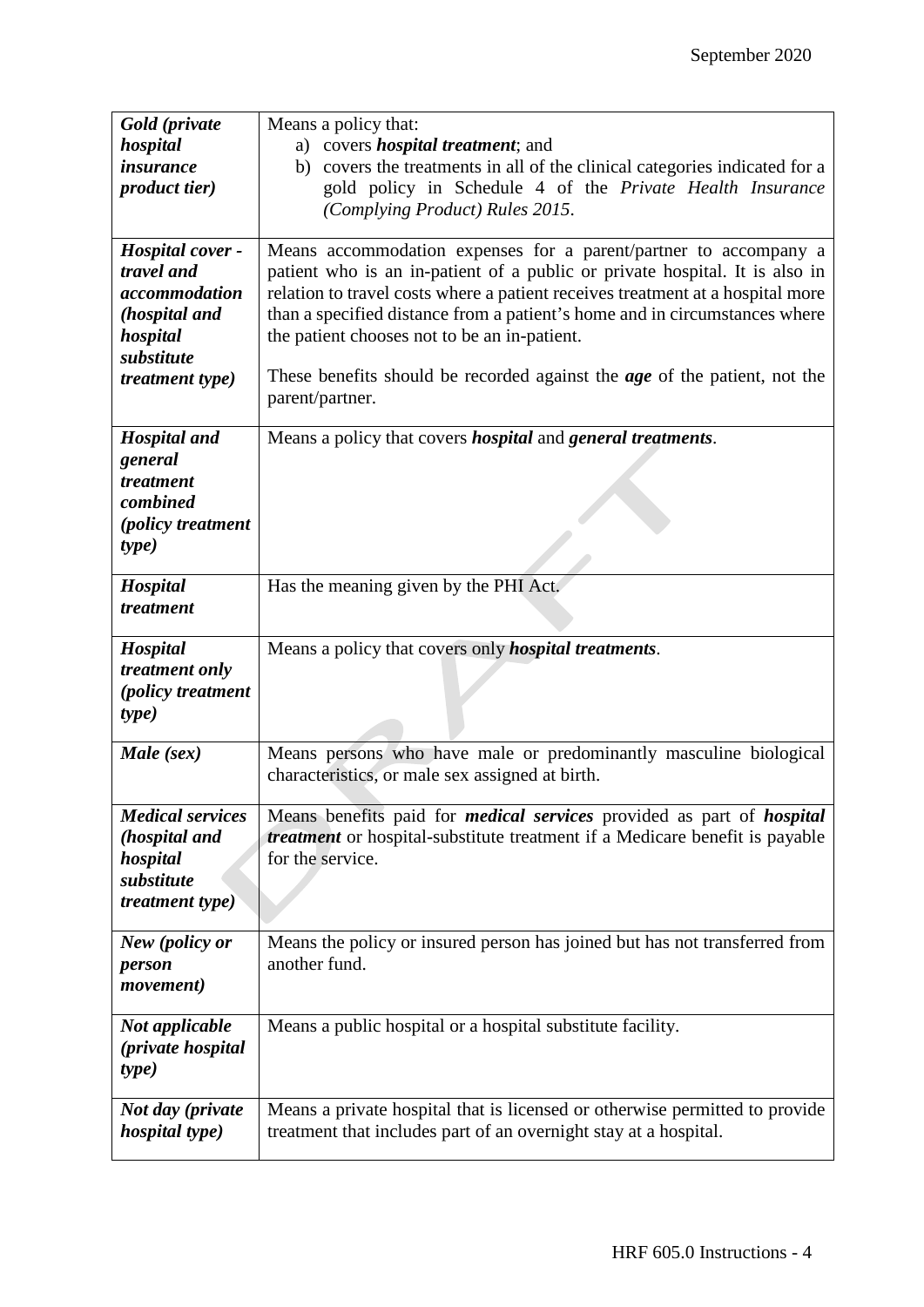| Not stated or<br>inadequately                                           | Means the sex of a person is not stated or is inadequately described.                                                                                                                                                                                                       |
|-------------------------------------------------------------------------|-----------------------------------------------------------------------------------------------------------------------------------------------------------------------------------------------------------------------------------------------------------------------------|
| described (sex)                                                         |                                                                                                                                                                                                                                                                             |
| <b>Number</b> of                                                        | Means the number of insured persons movements.                                                                                                                                                                                                                              |
| persons<br>movements                                                    | Includes changes in the <i>policy cover type</i> .                                                                                                                                                                                                                          |
| Other (hospital<br>and hospital<br>substitute<br><i>treatment type)</i> | Means a treatment other than <i>medical services</i> , <i>prosthetics</i> , or <i>hospital</i><br>cover - travel and accommodation.                                                                                                                                         |
| Other (sex)                                                             | Means persons who have mixed or non-binary biological characteristics (if<br>known), or a non-binary sex assigned at birth.                                                                                                                                                 |
| <b>Overnight</b><br>(length of<br>treatment)                            | Means the treatment involves more than one day.                                                                                                                                                                                                                             |
| <b>Policy</b>                                                           | Means a health insurance policy.                                                                                                                                                                                                                                            |
| <b>Policy treatment</b><br>type                                         | Means the type of treatment covered by a policy. The <i>policy treatment types</i><br>are:<br>general treatment only;<br>hospital and general treatment combined; and<br>hospital treatment only.                                                                           |
| <b>Policy cover type</b>                                                | Means the type and number of people covered by a policy.<br>The <i>policy cover types</i> are:<br>single;<br>family;<br>single parent;<br>couple;<br>two plus persons, no adults; and<br>three plus adults.                                                                 |
| Private hospital<br><i>insurance</i><br><i>product tiers</i>            | Means the private hospital insurance product tiers as listed in Schedule 4 of<br>the Private Health Insurance (Complying Product) Rules 2015.<br>The <i>private hospital insurance product tiers</i> are:<br>Basic;<br>$\bullet$<br><b>Bronze</b> ;<br>Silver; and<br>Gold. |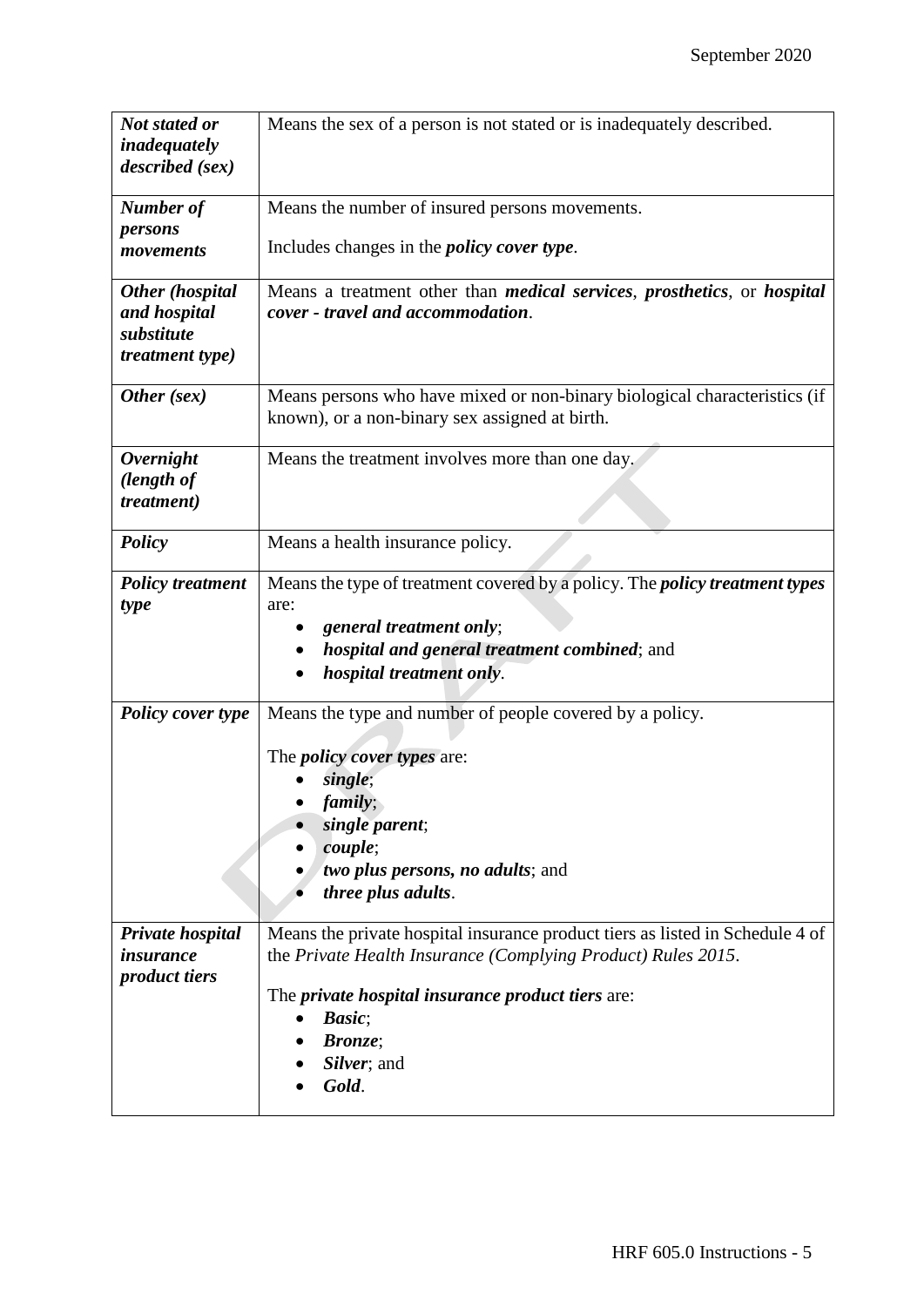| <b>Prosthetics</b><br>(hospital and<br>hospital<br>substitute<br><i>treatment type)</i> | Means a treatment related to prostheses of the kinds listed in the relevant<br>legislation.                                                                                                                                                                                                                                                                                                                                                                                            |
|-----------------------------------------------------------------------------------------|----------------------------------------------------------------------------------------------------------------------------------------------------------------------------------------------------------------------------------------------------------------------------------------------------------------------------------------------------------------------------------------------------------------------------------------------------------------------------------------|
| Silver (private<br>hospital<br><i>insurance</i><br><i>product tier</i> )                | Means a policy that:<br>a) covers <i>hospital treatment</i> ;<br>b) covers at least the treatments in all of the clinical categories<br>indicated for a silver policy in Schedule 4 of the Private Health<br>Insurance (Complying Product) Rules 2015; and<br>c) is not a <b>Gold</b> policy.                                                                                                                                                                                          |
| <b>Sex</b>                                                                              | Means the distinction between <i>male</i> , <i>female</i> , and others who do not have<br>biological characteristics typically associated with either the male or female<br>sex.                                                                                                                                                                                                                                                                                                       |
| <b>Single (policy</b><br>cover type)                                                    | Means a policy under which only one person is insured.                                                                                                                                                                                                                                                                                                                                                                                                                                 |
| <b>Single parent</b><br><i>(policy cover</i><br>type)                                   | Means a policy under which two or more people are insured, only one of<br>whom is an adult.                                                                                                                                                                                                                                                                                                                                                                                            |
| <b>Three plus</b><br><i>adults</i> ( <i>policy</i><br>cover type)                       | Means a policy under which three or more people are insured, at least three<br>of whom are adults.                                                                                                                                                                                                                                                                                                                                                                                     |
| <b>Transfer from</b><br>another fund<br>(policy or person<br><i>movement</i> )          | Means the policy or insured person has transferred from another fund but is<br>not joining as a new fund member to private health insurance.                                                                                                                                                                                                                                                                                                                                           |
| <b>Transfer from</b><br><i>another policy</i><br>(policy or person<br><i>movement</i> ) | Means the policy or insured person has transferred from another <i>policy</i><br><i>treatment type</i> with the same insurer.<br><b>Transfer from another policy refers to transfers between the treatment</b><br>types of hospital treatment only, hospital treatment and general treatment<br>combined and general treatment only. Note that a change in the policy<br><i>cover type</i> (e.g. <i>single</i> to <i>couple</i> ) does not constitute a change in treatment<br>policy. |
| <b>Transfer from</b><br>another state<br>(policy or person<br>movement)                 | Means the policy or insured person has transferred from another state within<br>the same fund.                                                                                                                                                                                                                                                                                                                                                                                         |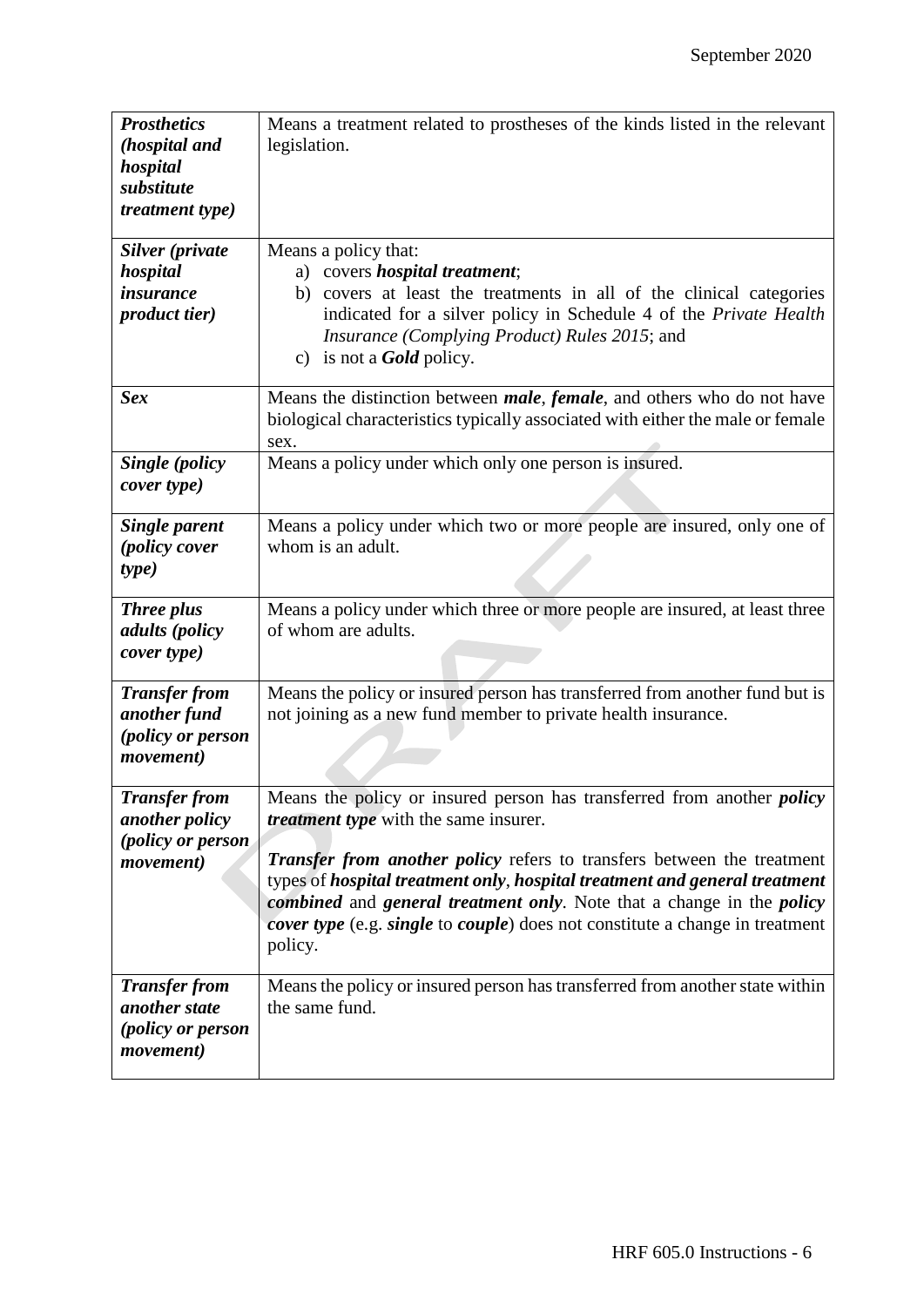| <b>Transfer to</b><br>another policy<br>(policy or person<br><i>movement</i> )       | Means the policy or insured person has transferred to another <i>policy</i><br><i>treatment type</i> with the same insurer.<br><b>Transfer to another policy refers to transfers between the treatment types</b><br>of hospital treatment only, hospital treatment and general treatment<br><i>combined</i> and <i>general treatment only</i> . Note that a change in the <i>policy</i><br><i>cover type</i> (e.g. <i>single</i> to <i>couple</i> ) does not constitute a change in treatment<br>policy. |
|--------------------------------------------------------------------------------------|----------------------------------------------------------------------------------------------------------------------------------------------------------------------------------------------------------------------------------------------------------------------------------------------------------------------------------------------------------------------------------------------------------------------------------------------------------------------------------------------------------|
| <b>Transfer to</b><br>another state<br><i>(policy or person</i><br><i>movement</i> ) | Means the policy or insured person has transferred to another state within<br>the same fund.                                                                                                                                                                                                                                                                                                                                                                                                             |
| Two plus<br>persons, no<br>adults (policy<br>cover type)                             | Means a policy under which two or more people are insured, none of whom<br>is an adult.                                                                                                                                                                                                                                                                                                                                                                                                                  |
| <b>Waiting period</b>                                                                | The <i>waiting period</i> for a benefit under an insurance policy is the period:<br>1. starting at the time the person becomes insured under the policy; and<br>2. ending at the time specified in policy;<br>during which the person is not entitled to the benefit.                                                                                                                                                                                                                                    |

Service of the contract of the contract of

 $\mathcal{C}^{\prime}$ 

 $\bigcirc$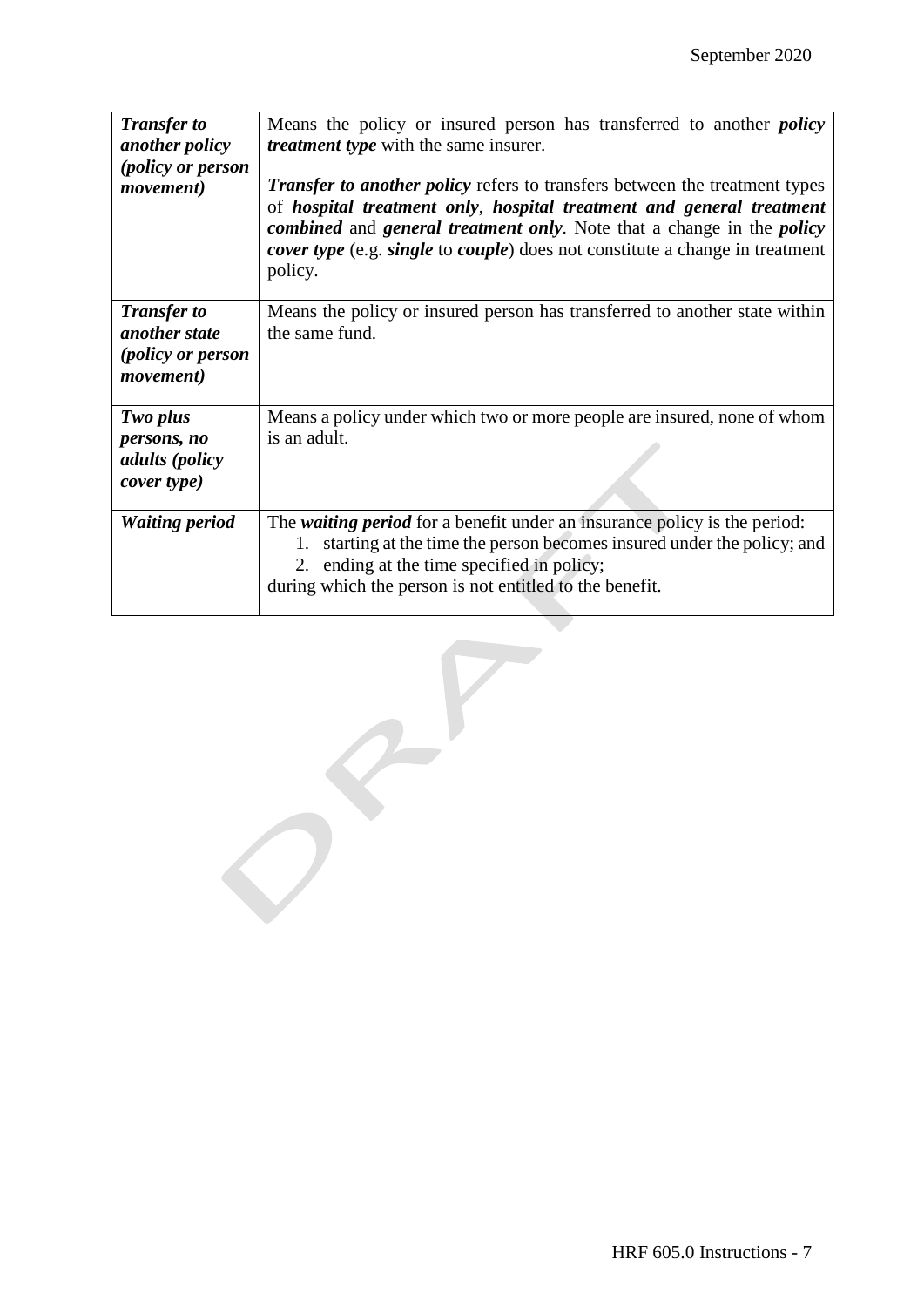## **Psychiatric care definitions**

| <b>Benefits</b> paid           | The <b>benefits paid</b> under a psychiatric care waiting period exemption<br>means the total eligible benefits paid by the PHI for an episode that<br>occurred during the two months waived period for the quarter.                                                                                                                                                                                                                                                                                                                                                                                                                                          |
|--------------------------------|---------------------------------------------------------------------------------------------------------------------------------------------------------------------------------------------------------------------------------------------------------------------------------------------------------------------------------------------------------------------------------------------------------------------------------------------------------------------------------------------------------------------------------------------------------------------------------------------------------------------------------------------------------------|
| <b>First admission</b>         | To be considered a first admission with psychiatric care waiting period<br>exemption, a first admission must have occurred within the first two<br>months of the upgrade and the person must have decided to use the once-<br>off exemption for the admission.                                                                                                                                                                                                                                                                                                                                                                                                |
| <b>Subsequent</b><br>admission | Means subsequent admissions to a hospital for the same condition as the<br>initial admission. To be considered a <i>subsequent admission</i> with <i>waiting</i><br><i>period</i> exemption, a <i>subsequent admission</i> must have occurred within the<br>waived period.                                                                                                                                                                                                                                                                                                                                                                                    |
| <b>Used</b>                    | A psychiatric care waiting period exemption has been used if:<br>a person transfers to a policy which provides higher benefits for<br>psychiatric treatment than the benefit for psychiatric treatment<br>under the old policy;<br>the person makes a claim under the new policy for psychiatric<br>treatment within the first two months following the product<br>upgrade; and<br>the person decides to utilise the once-off exemption and receive<br>higher benefits for that admission.<br>A psychiatric care waiting period exemption has not been used if all of the<br>above do not apply, or if the <i>waiting period</i> exemption is not applicable. |
|                                |                                                                                                                                                                                                                                                                                                                                                                                                                                                                                                                                                                                                                                                               |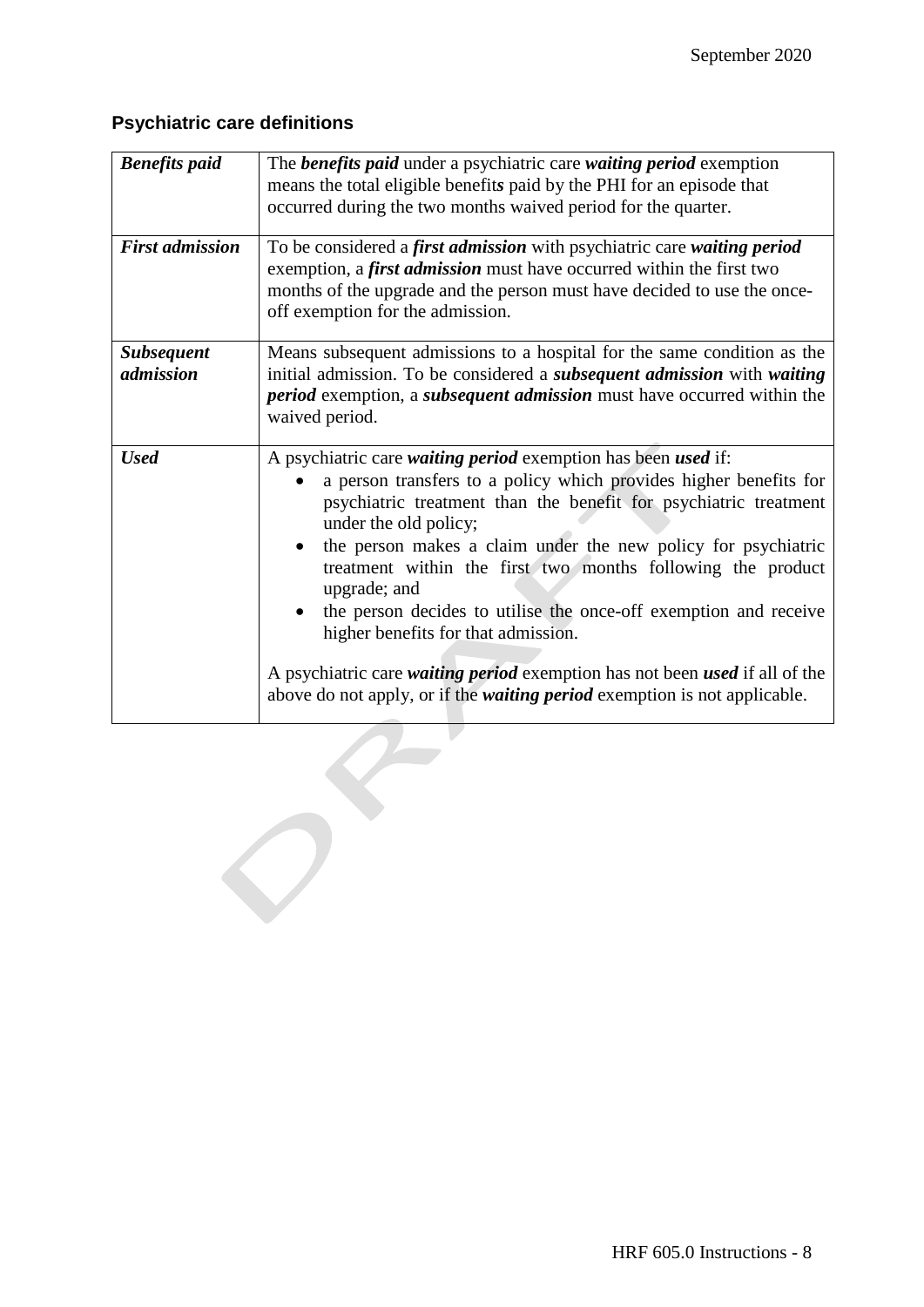## **Specific instructions**

| <b>Column 1</b>     | Report the number of persons movements during the reporting period.                                           |
|---------------------|---------------------------------------------------------------------------------------------------------------|
| <b>Column 2</b>     | Report according to the sex of the insured persons (see item 1 for further<br>details).                       |
| Column 3            | Report the <i>age</i> of the insured persons.                                                                 |
| Column 4            | Report the policy or person movement reason (see item 1 for further<br>details).                              |
| <b>Column 5</b>     | Report the <i>private hospital insurance product tier</i> (see item 1 for further<br>details).                |
| Column 6            | Report the <i>policy treatment type</i> (see item 1 for further details).                                     |
| Column <sub>7</sub> | Report the relevant geographical area (see item 1 for further details).                                       |
| <b>Column 8</b>     | Report whether a psychiatric care waiting period exemption has been used<br>(see item 1 for further details). |

 $\overline{\phantom{a}}$ 

## **Table 1: Movements of insured persons**

| Item 1 | Report the number of persons movements during the reporting period for |
|--------|------------------------------------------------------------------------|
|        | each unique combination of:                                            |
|        | sex;                                                                   |
|        | age;                                                                   |
|        | policy or person movement reason;                                      |
|        | private hospital insurance product tier;                               |
|        | <i>policy treatment type</i> ;                                         |
|        | geographical area; and                                                 |
|        | psychiatric care <i>waiting period</i> exemption.                      |
|        | The <i>sex</i> options are:                                            |
|        | female;                                                                |
|        | male;                                                                  |
|        | <i>other</i> ; and                                                     |
|        | not stated or inadequately described.                                  |
|        | The policy or person movement reasons are:                             |
|        | discontinued;                                                          |
|        | new;                                                                   |
|        | <i>transfer from another fund</i> ;<br>$\bullet$                       |
|        | <i>transfer from another policy;</i><br>$\bullet$                      |
|        | transfer from another state;<br>$\bullet$                              |
|        | <i>transfer to another policy</i> ; and<br>$\bullet$                   |
|        | transfer to another state.                                             |
|        |                                                                        |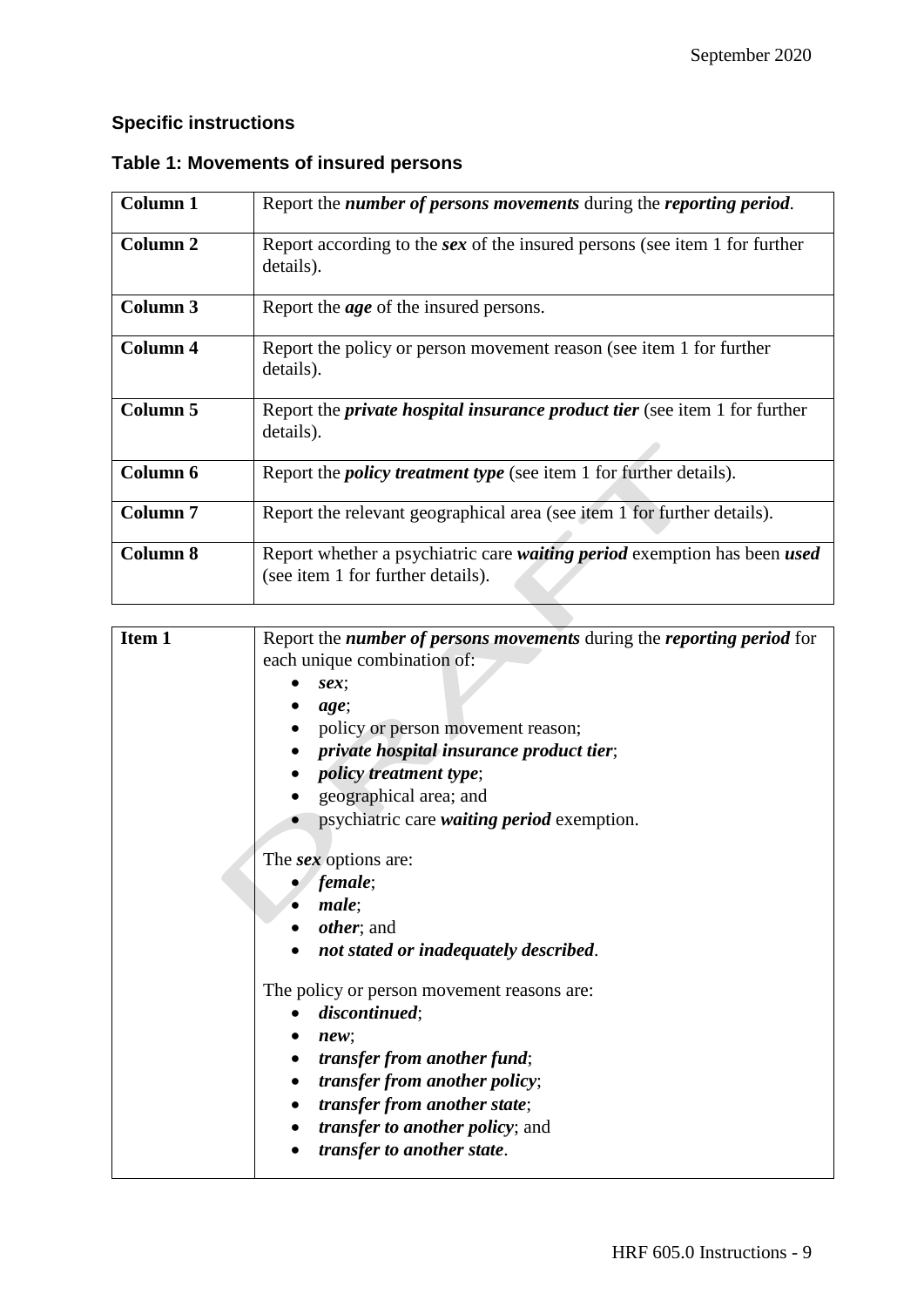| The <i>private hospital insurance product tiers</i> are:          |
|-------------------------------------------------------------------|
| Basic;                                                            |
| <b>Bronze</b> :                                                   |
| $\bullet$ Silver;                                                 |
| Gold; and                                                         |
| not applicable.                                                   |
| The <i>policy treatment types</i> are:                            |
| general treatment only;                                           |
| <i>hospital and general treatment combined; and</i>               |
| hospital treatment only.                                          |
| The geographical areas are:                                       |
| New South Wales (NSW);                                            |
| Victoria (VIC);                                                   |
| • Queensland (QLD);                                               |
| South Australia (SA);                                             |
| • Western Australia (WA);                                         |
| Tasmania (TAS);                                                   |
| Australian Capital Territory (ACT); and                           |
| Northern Territory (NT).                                          |
| The psychiatric care <i>waiting period</i> exemption options are: |
| used;                                                             |
| not <i>used</i> ; and                                             |
| not applicable.                                                   |
|                                                                   |

 $\sigma$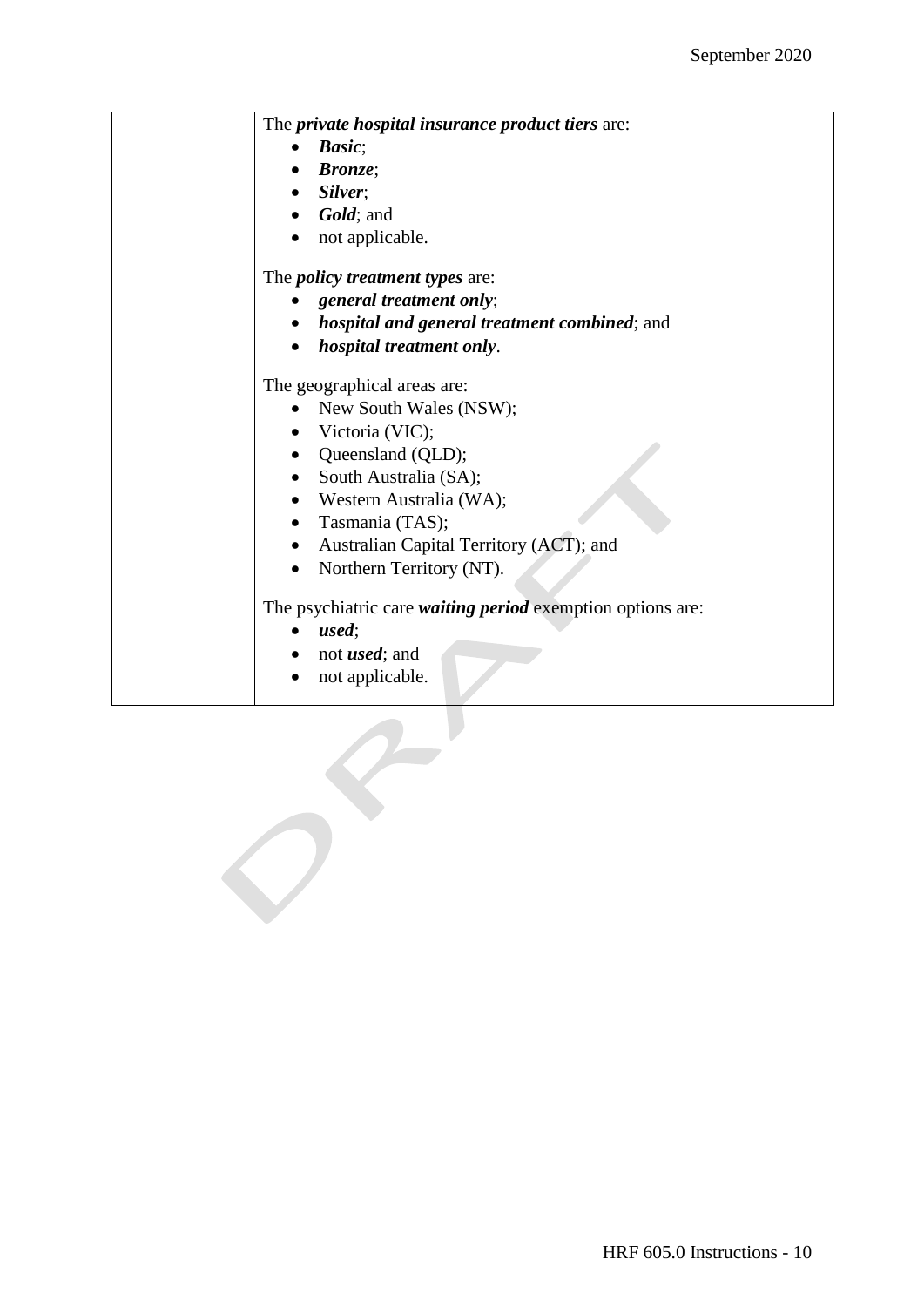## **Table 2: Insured persons**

| <b>Column 1</b>     | Report the number of insured persons as at the last day of the <i>reporting</i><br>period.                   |
|---------------------|--------------------------------------------------------------------------------------------------------------|
| <b>Column 2</b>     | Report according to the sex of the insured persons (see item 2 for further<br>details).                      |
| <b>Column 3</b>     | Report the <i>age</i> of the insured persons.                                                                |
| <b>Column 4</b>     | Report the <i>private hospital insurance product tier</i> (see item 2 for further<br>details).               |
| Column <sub>5</sub> | Report the <i>policy cover type</i> (see item 2 for further details).                                        |
| Column 6            | Report the <i>policy treatment type</i> (see item 2 for further details).                                    |
| <b>Column 7</b>     | Report the value of the <i>excess</i> amount.                                                                |
| <b>Column 8</b>     | Report the age-based discount amount as a percentage (see item 2 for<br>further details).                    |
| Column 9            | Report the relevant geographical area (see item 2 for further details).                                      |
| <b>Column 10</b>    | Report whether a psychiatric care waiting period exemption has been used<br>(see item 2 for futher details). |

| Item <sub>2</sub> | Report the number of insured persons as at the last day of the <i>reporting</i> |
|-------------------|---------------------------------------------------------------------------------|
|                   | <i>period</i> for each unique combination of:                                   |
|                   |                                                                                 |
|                   | sex                                                                             |
|                   | age;                                                                            |
|                   | private hospital insurance product tier;                                        |
|                   | <i>policy cover type;</i>                                                       |
|                   | <i>policy treatment type;</i>                                                   |
|                   | <i>excess</i> amount;                                                           |
|                   | age-based discount amount;                                                      |
|                   | geographical area; and                                                          |
|                   | psychiatric care <i>waiting period</i> exemption.                               |
|                   | The <i>sex</i> options are:                                                     |
|                   | female;                                                                         |
|                   | male;                                                                           |
|                   | <i>other</i> ; and                                                              |
|                   | not stated or inadequately described.                                           |
|                   | The <i>private hospital insurance product tiers</i> are:                        |
|                   | Basic;                                                                          |
|                   | <i>Bronze</i> ;                                                                 |
|                   | Silver;                                                                         |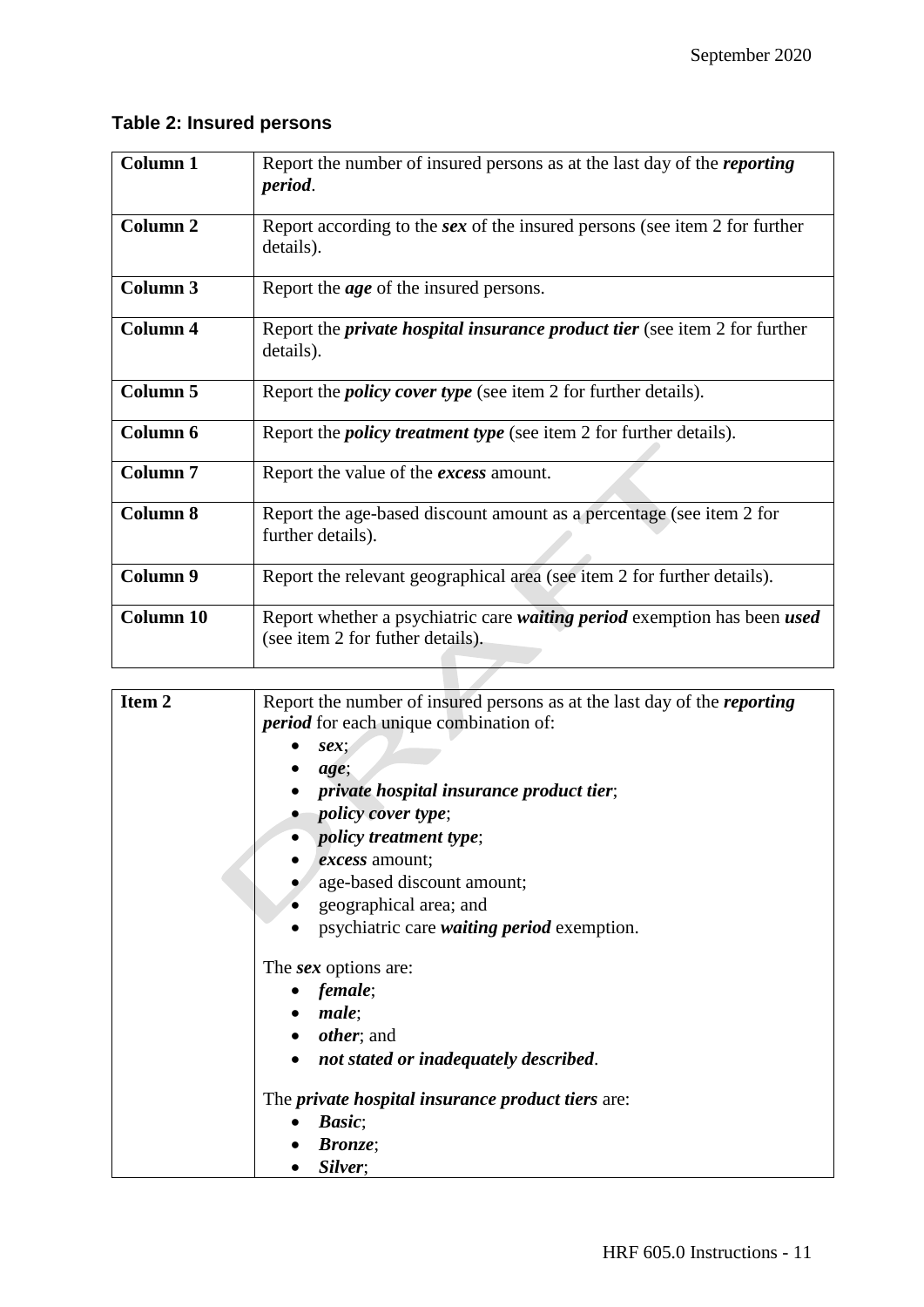| Gold; and                                                  |
|------------------------------------------------------------|
| not applicable.                                            |
|                                                            |
| The <i>policy cover types</i> are:                         |
| single;                                                    |
| family;                                                    |
| single parent;                                             |
| <i>couple</i> ;                                            |
| two plus persons, no adults; and                           |
| three plus adults.                                         |
| The <i>policy treatment types</i> are:                     |
| general treatment only;                                    |
| <i>hospital and general treatment combined; and</i>        |
| hospital treatment only.                                   |
| The age-based discount amount options are:                 |
| N/A;                                                       |
| 2%;                                                        |
| $4\%$ ;                                                    |
| $6\%$ ;                                                    |
| 8%; and                                                    |
| 10%.                                                       |
|                                                            |
| The geographical areas are:                                |
| New South Wales (NSW);                                     |
| Victoria (VIC);                                            |
| Queensland (QLD);<br>$\bullet$                             |
| South Australia (SA);                                      |
| Western Australia (WA);                                    |
| Tasmania (TAS);                                            |
| Australian Capital Territory (ACT); and                    |
| Northern Territory (NT).                                   |
| The psychiatric care waiting period exemption options are: |
| used;                                                      |
| not <i>used</i> ; and                                      |
| not applicable.                                            |
|                                                            |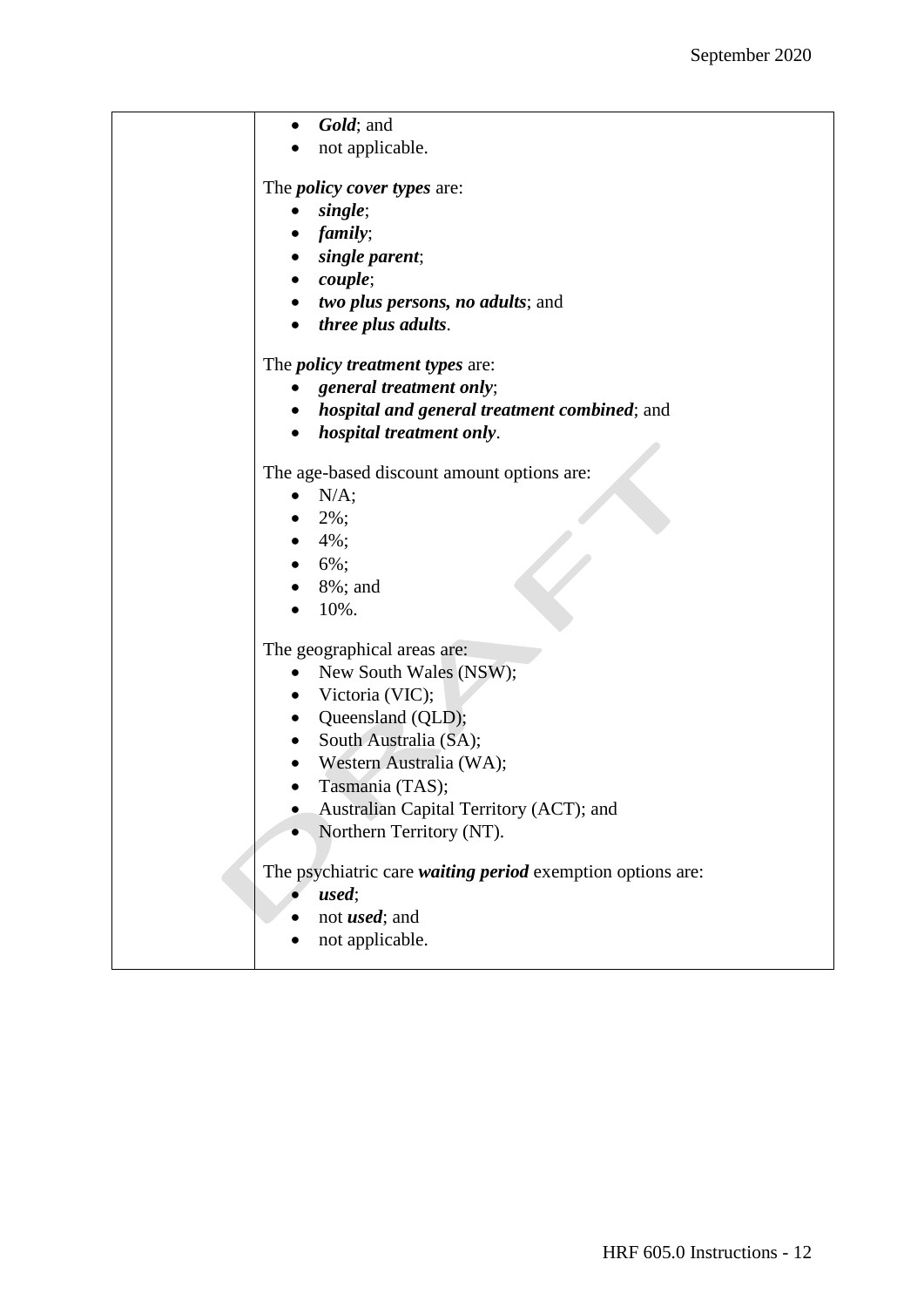## **Table 3: Policies**

| Column 1 | Report the number of policies as at the last day of the <i>reporting period</i> .       |
|----------|-----------------------------------------------------------------------------------------|
| Column 2 | Report the private hospital insurance product tier (see item 3 for further<br>details). |
| Column 3 | Report the <i>policy cover type</i> (see item 3 for further details).                   |
| Column 4 | Report the <i>policy treatment type</i> (see item 3 for further details).               |
| Column 5 | Report the value of the <i>excess</i> amount.                                           |
| Column 6 | Report the relevant geographical area (see item 3 for further details).                 |

| Item 3 | Report the number of policies as at the last day of the <i>reporting period</i> for |
|--------|-------------------------------------------------------------------------------------|
|        | each unique combination of:                                                         |
|        | <i>private hospital insurance product tier</i> ;                                    |
|        | <i>policy cover type</i> ;                                                          |
|        | <i>policy treatment type</i> ;                                                      |
|        | • excess amount; and                                                                |
|        | geographical area.                                                                  |
|        | The <i>private hospital insurance product tiers</i> are:                            |
|        | Basic;<br>$\bullet$                                                                 |
|        | <b>Bronze</b> :                                                                     |
|        | Silver;                                                                             |
|        | Gold; and                                                                           |
|        | not applicable.                                                                     |
|        |                                                                                     |
|        | The <i>policy cover types</i> are:                                                  |
|        | single;                                                                             |
|        | family;                                                                             |
|        | single parent;<br>couple;                                                           |
|        | two plus persons, no adults; and                                                    |
|        | three plus adults.                                                                  |
|        |                                                                                     |
|        | The <i>policy treatment types</i> are:                                              |
|        | general treatment only;                                                             |
|        | hospital and general treatment combined; and<br>$\bullet$                           |
|        | hospital treatment only.                                                            |
|        | The geographical areas are:                                                         |
|        | New South Wales (NSW);                                                              |
|        | Victoria (VIC);                                                                     |
|        | Queensland (QLD);<br>$\bullet$                                                      |
|        | South Australia (SA);<br>$\bullet$                                                  |
|        | • Western Australia (WA);                                                           |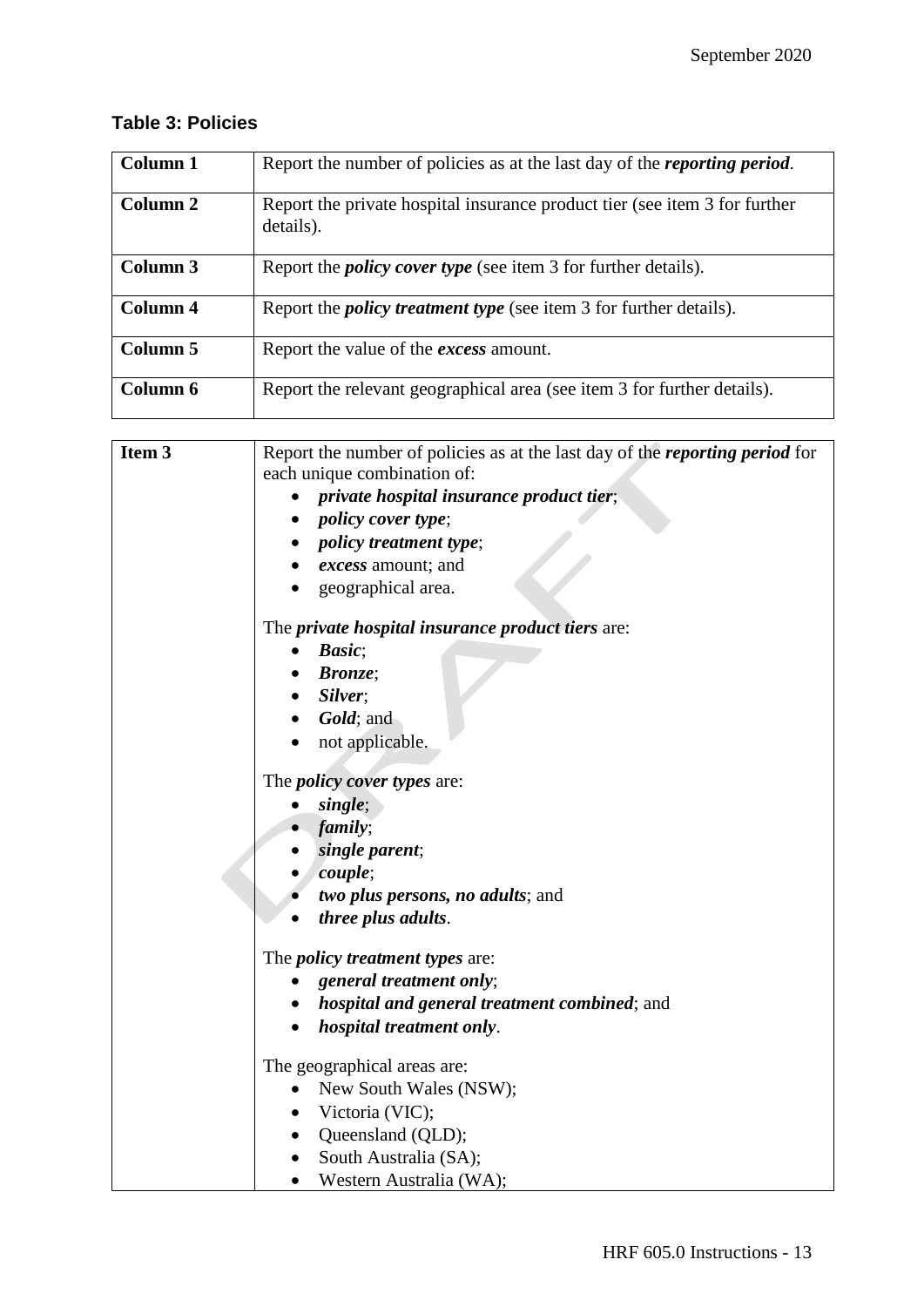|  | • Tasmania $(TAS)$ ;<br>• Australian Capital Territory (ACT); and<br>• Northern Territory (NT). |  |
|--|-------------------------------------------------------------------------------------------------|--|
|  |                                                                                                 |  |

## **Table 4: Hospital services, benefits, fees charged, treatment days and episodes**

| <b>Column 1</b>     | Report the number of services during the <i>reporting period</i> .                                            |
|---------------------|---------------------------------------------------------------------------------------------------------------|
| Column <sub>2</sub> | Report the value of benefits paid during the <i>reporting period</i> .                                        |
| <b>Column 3</b>     | Report the value of fees charged during the <i>reporting period</i> .                                         |
| <b>Column 4</b>     | Report the number of treatment days during the <i>reporting period</i> .                                      |
| Column 5            | Report the number of episodes during the <i>reporting period</i> .                                            |
| Column 6            | Report the <i>age</i> of the insured persons.                                                                 |
| <b>Column 7</b>     | Report the hospital and hospital substitute treatment type (see item 4 for<br>further details).               |
| <b>Column 8</b>     | Report whether psychiatric care has been provided (see item 4 for further<br>details).                        |
| Column 9            | Report the relevant geographical area (see item 4 for further details).                                       |
| Column 10           | Report the admission category (see item 4 for further details).                                               |
| <b>Column 11</b>    | Report the hospital type (see item 4 for further details).                                                    |
| Column 12           | Report the private hospital type (see item 4 for further details).                                            |
| <b>Column 13</b>    | Report the length of treatment (see item 4 for further details).                                              |
| <b>Column 14</b>    | Report whether a psychiatric care waiting period exemption has been used<br>(see item 4 for further details). |

| Item 4<br>Report the number of services, benefits paid, fees charged, number of<br>treatment days and number of episodes during the <i>reporting period</i> for<br>each unique combination of: |                                                  |
|------------------------------------------------------------------------------------------------------------------------------------------------------------------------------------------------|--------------------------------------------------|
|                                                                                                                                                                                                | age;                                             |
|                                                                                                                                                                                                | hospital and hospital substitute treatment type; |
|                                                                                                                                                                                                | psychiatric care;                                |
|                                                                                                                                                                                                | geographical area;<br>$\bullet$                  |
|                                                                                                                                                                                                | admission type;                                  |
|                                                                                                                                                                                                | hospital type;                                   |
|                                                                                                                                                                                                | private hospital type;                           |
|                                                                                                                                                                                                | length of treatment; and                         |